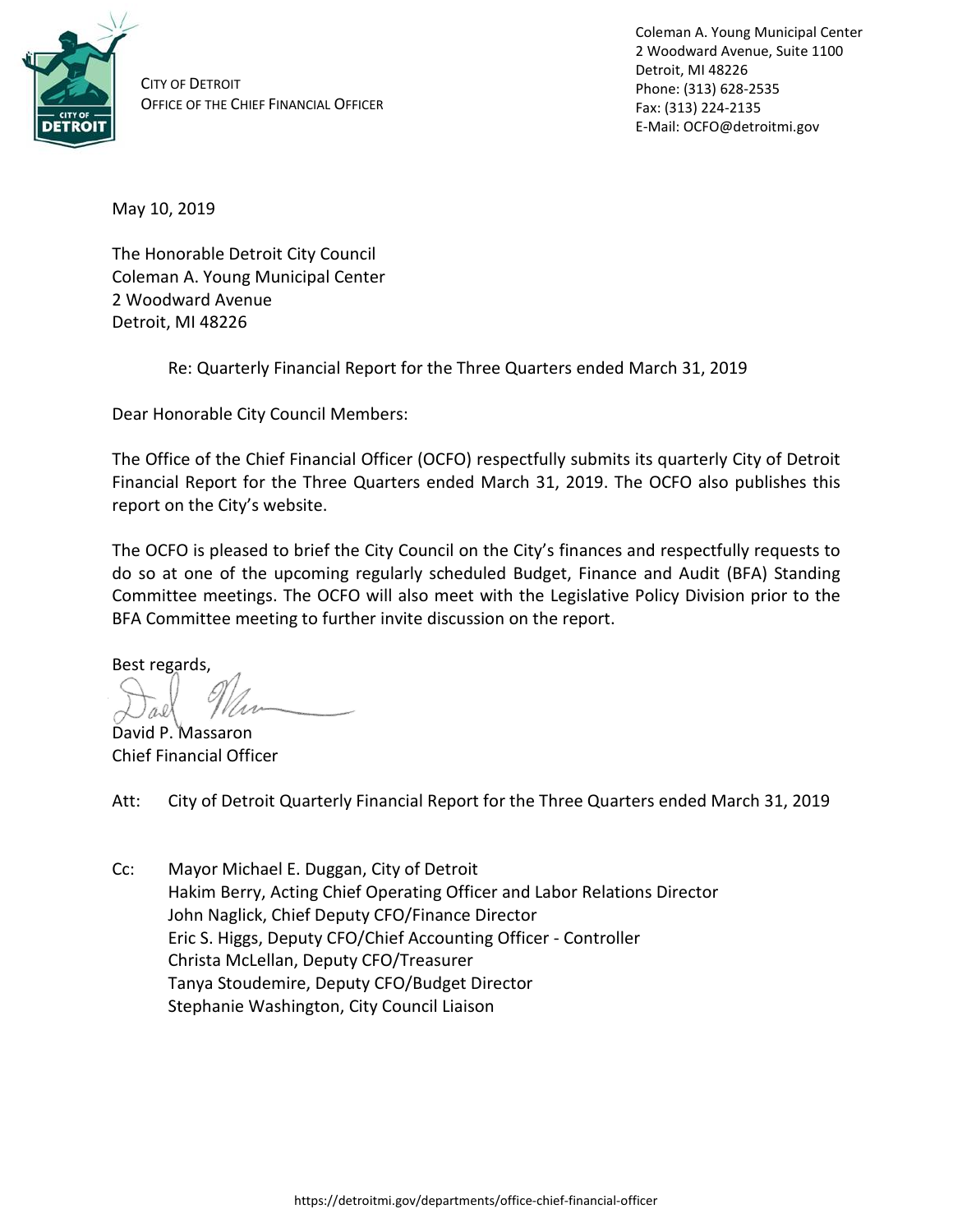

# Q3 FY 2019 Financial Report

### For the Three Quarters ended March 31, 2019

Office of the Chief Financial Officer

Submitted on: May 10, 2019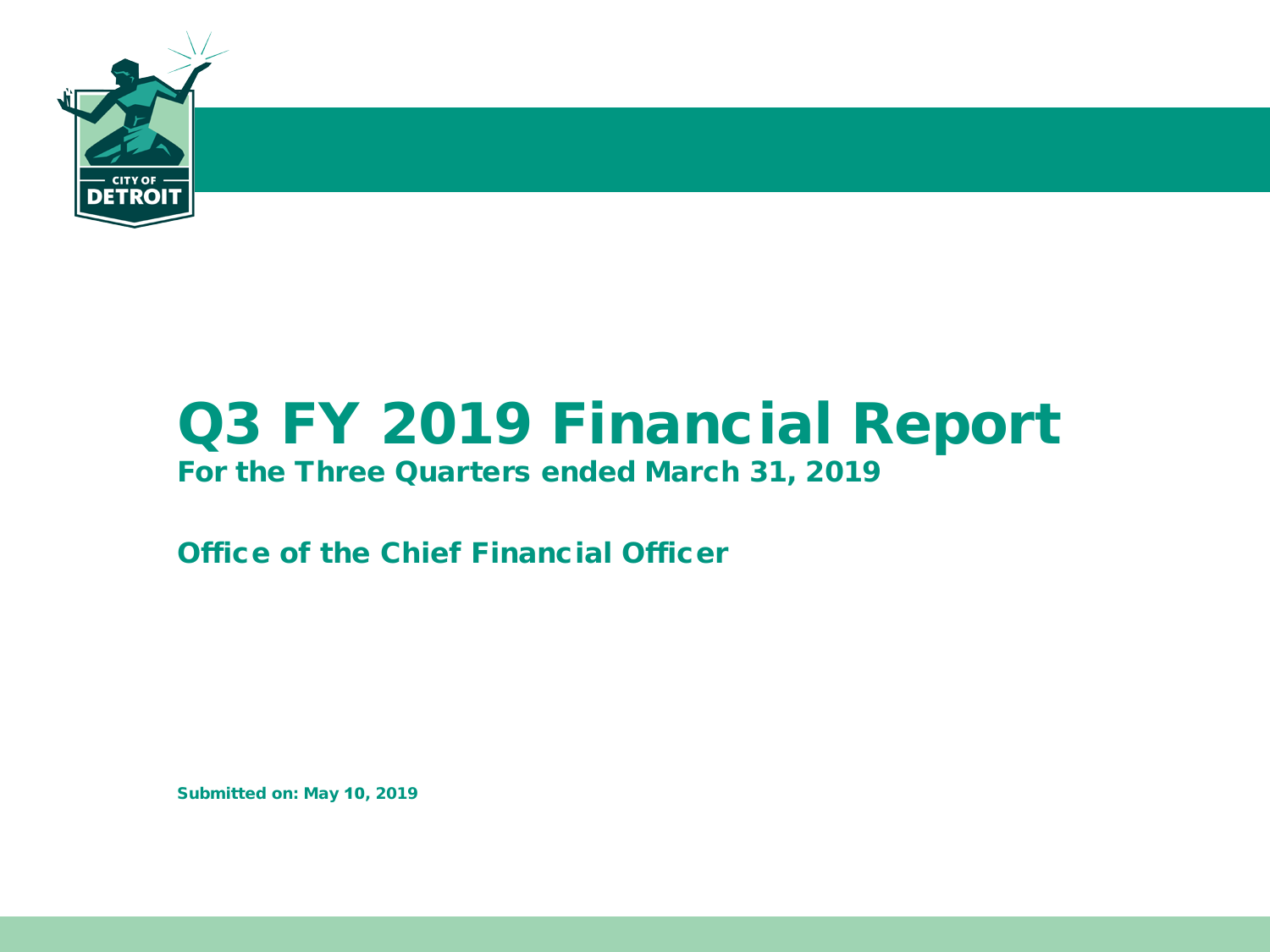

## **Table of Contents**

|                               | Page(s)    |
|-------------------------------|------------|
| <b>Property Tax Report</b>    | 2          |
| Investments                   | 3          |
| <b>Pension Payments</b>       |            |
| <b>Debt Service</b>           | 5          |
| <b>Appendix: Debt Details</b> | $1A - 15A$ |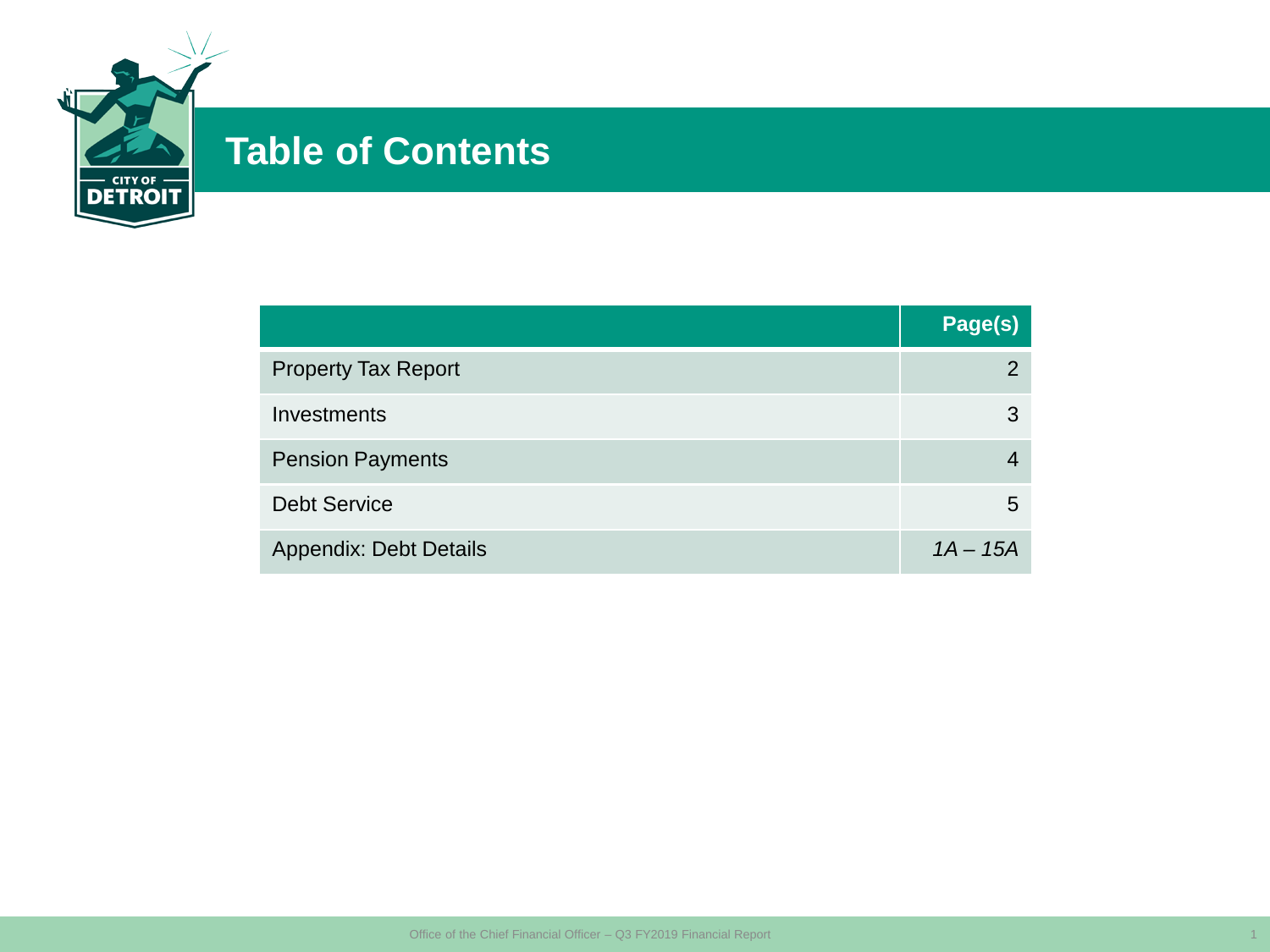

### **Property Tax Report**

#### **City of Detroit Property Tax Report for the Three Quarters ended March 31, 2019** (unaudited)

| (\$ in millions)      |  |             |  | Tax Year 2017          |                   | (\$ in millions)      |   |                     |   | Tax Year 2018          |        |
|-----------------------|--|-------------|--|------------------------|-------------------|-----------------------|---|---------------------|---|------------------------|--------|
| <b>Adjusted Tax</b>   |  |             |  |                        | <b>Collection</b> |                       |   | <b>Adjusted Tax</b> |   | <b>Collection</b>      |        |
| <b>Property Class</b> |  | <b>Roll</b> |  | <b>YTD Collections</b> | Rate              | <b>Property Class</b> |   | Roll                |   | <b>YTD Collections</b> | Rate   |
| Commercial            |  | 88.2        |  | 79.1                   | 89.7%             | Commercial            | S | 84.0                | S | 77.1                   | 91.8%  |
| Industrial            |  | 18.3        |  | 17.5                   | 95.8%             | <b>Industrial</b>     |   | 21.2                |   | 20.1                   | 94.8%  |
| Residential           |  | 70.3        |  | 45.5                   | 64.7%             | Residential           |   | 68.4                |   | 45.7                   | 66.8%  |
| Utilitv               |  | 16.1        |  | 16.1                   | 100.0%            | Utility               |   | 15.6                |   | 15.6                   | 100.0% |
| <b>Total</b>          |  | 192.9       |  | 158.2                  | 82.0%             | Total                 |   | 189.2               |   | 158.5                  | 83.8%  |

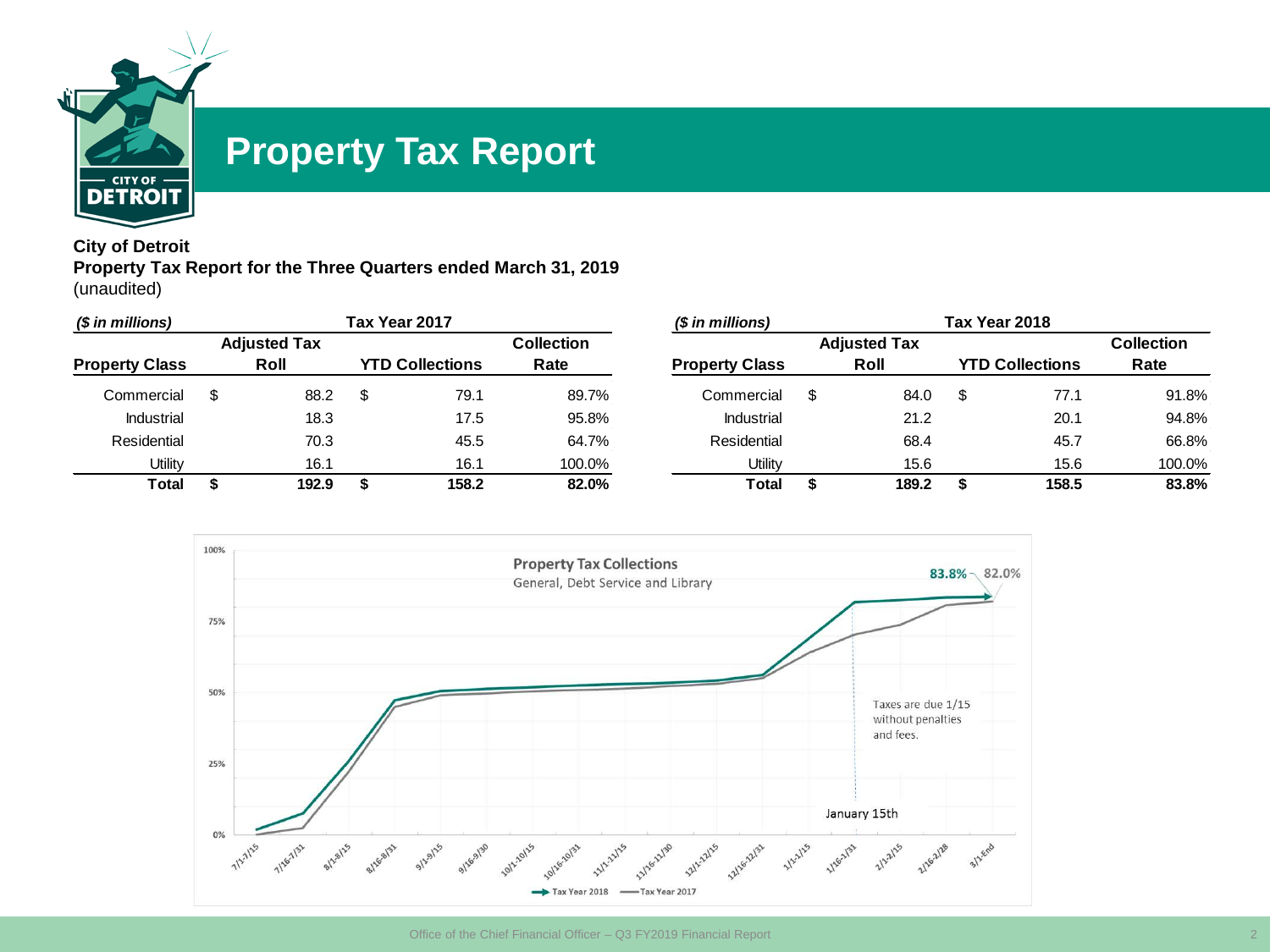

### **Investments**

#### **City of Detroit Investments Report for the Three Quarters ended March 31, 2019** (unaudited)

| <b>Operating Pool</b>                                                           | Par Value                          | <b>Market Value</b> | <b>Book Value</b> | % of Portfolio | Days to Maturity |
|---------------------------------------------------------------------------------|------------------------------------|---------------------|-------------------|----------------|------------------|
| Local Government Investment Pool                                                | \$178,640,741.12                   | \$178,640,741.12    | \$178,640,741.12  | 54.15%         |                  |
| <b>Certificate of Deposit</b>                                                   | 151,232,877.60                     | 151,232,877.60      | 151,232,877.60    | 45.85%         | 269              |
|                                                                                 | \$329,873,618.72                   | \$329,873,618.72    | \$329,873,618.72  | 100.00%        |                  |
| <b>Total Earnings</b>                                                           | 4,794,000.02<br>\$                 |                     |                   |                |                  |
| <b>Effective rate of Return</b>                                                 | 2.59%                              |                     |                   |                |                  |
| <b>Retiree Protection Trust Fund</b>                                            | Par Value                          | <b>Market Value</b> | <b>Book Value</b> | % of Portfolio | Days to Maturity |
| <b>Trust Money Markets</b>                                                      | 128,878,606.55                     | 128,878,606.55      | 128,878,606.55    | 100.00%        |                  |
| <b>Total Interest Received</b><br>Realized Gains from Sale of Portfolio 3/12/19 | 2,883,784.64<br>\$<br>2,715,213.61 |                     |                   |                |                  |
| <b>Total Earnings</b>                                                           | 5,598,998.25<br>\$                 |                     |                   |                |                  |
| <b>Effective rate of Return</b>                                                 | 3.08%                              |                     |                   |                |                  |
| <b>Debt Service</b>                                                             | Par Value                          | <b>Market Value</b> | <b>Book Value</b> | % of Portfolio | Days to Maturity |
| <b>Trustee Money Markets</b>                                                    | \$<br>66,945,597.00                | \$66,945,597.00     | \$66,945,597.00   | 100.00%        | 1                |
| <b>Total Earnings</b>                                                           | 843,639.97<br>\$                   |                     |                   |                |                  |
| <b>Effective rate of Return</b>                                                 | 1.95%                              |                     |                   |                |                  |
| <b>Bond Proceeds</b>                                                            | Par Value                          | <b>Market Value</b> | <b>Book Value</b> | % of Portfolio | Days to Maturity |
| <b>Trustee Money Markets</b>                                                    | \$190,458,795.67                   | \$190,458,795.67    | \$190,458,795.67  | 100.00%        |                  |
| <b>Total Earnings</b>                                                           | \$<br>1,185,371.27                 |                     |                   |                |                  |
| <b>Effective rate of Return</b>                                                 | 1.94%                              |                     |                   |                |                  |
| Reserve                                                                         | Par Value                          | <b>Market Value</b> | <b>Book Value</b> | % of Portfolio | Days to Maturity |
| <b>Local Government Investment Pool</b>                                         | \$ 63,276,617.50                   | \$ 63,276,617.50    | \$ 63,276,617.50  | 87.52%         |                  |
| <b>Trustee Money Markets</b>                                                    | 9,023,013.24                       | 9,023,013.24        | 9,023,013.24      | 12.48%         |                  |
|                                                                                 | 72,299,630.74                      | 72,299,630.74       | 72,299,630.74     | 100.00%        |                  |
| <b>Total Earnings</b>                                                           | 1,253,839.61<br>\$                 |                     |                   |                |                  |
| <b>Effective rate of Return</b>                                                 | 2.52%                              |                     |                   |                |                  |
| <b>Total Year-to-Date Earnings</b>                                              | \$13,675,849.12                    |                     |                   |                |                  |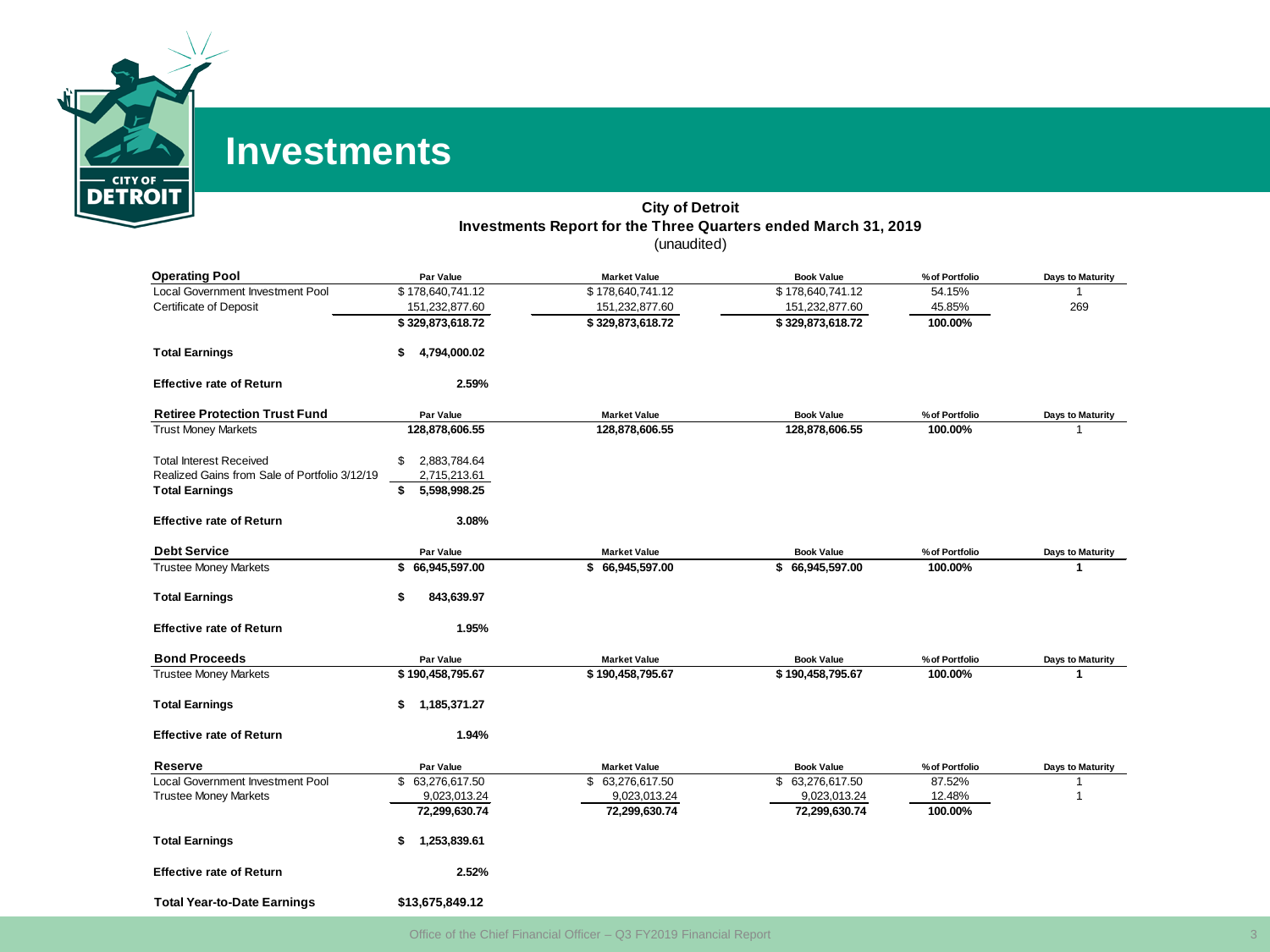

## **Pension Payments**

**City of Detroit Pension Payments Report for the Three Quarters ended March 31, 2019** (unaudited)

|                                             |                |                           | <b>YTD FY2019 Payments by Source</b> |                                |                |              |                    |              |
|---------------------------------------------|----------------|---------------------------|--------------------------------------|--------------------------------|----------------|--------------|--------------------|--------------|
|                                             |                | <b>Detroit Water</b>      |                                      |                                |                |              | <b>Detroit</b>     |              |
|                                             |                | and                       | <b>Great Lakes</b>                   |                                | <b>Detroit</b> |              | Institute of       |              |
|                                             | City of        | Sewerage                  | Water                                |                                | <b>Public</b>  | <b>COBO</b>  | Arts and           |              |
| <b>YTD Payments to Plan/Fund</b>            | <b>Detroit</b> | Department                | Authority                            |                                | Library        | Authority    | <b>Foundations</b> | Total        |
| PFRS Hybrid Plan (Component I) <sup>1</sup> | \$13,557,730   | $\mathcal{L}^{\pm}$<br>\$ | \$                                   | \$<br>$\overline{\phantom{0}}$ | $\sim$         | \$<br>$\sim$ | \$                 | \$13,557,730 |
| PFRS Legacy Plan (Component II)             |                |                           |                                      |                                |                |              | ۰.                 |              |
| GRS Hybrid Plan (Component I) <sup>1</sup>  | 7.699.638      | 1,010,911                 | ۰                                    |                                | 433.571        | 11,827       |                    | 9,155,948    |
| <b>GRS Legacy Plan (Component II)</b>       | 20,000,000     |                           |                                      |                                | 330,000        |              | ۰.                 | 20,330,000   |
| RPF (IRC Section 115 Trust)                 | 20,000,000     |                           |                                      |                                |                |              |                    | 20,000,000   |
| Total                                       | \$61,257,369   | 1,010,911                 |                                      |                                | 763,571        | 11,827       |                    | \$63,043,678 |

**Acronyms:**

PFRS: Police and Fire Retirement System GRS: General Retirement System RPF: Retiree Protection Fund

 $(1)$  Hybrid Plan payments reflect amounts invoiced as of 3/31/2019. Payments are made within 30 days of invoice.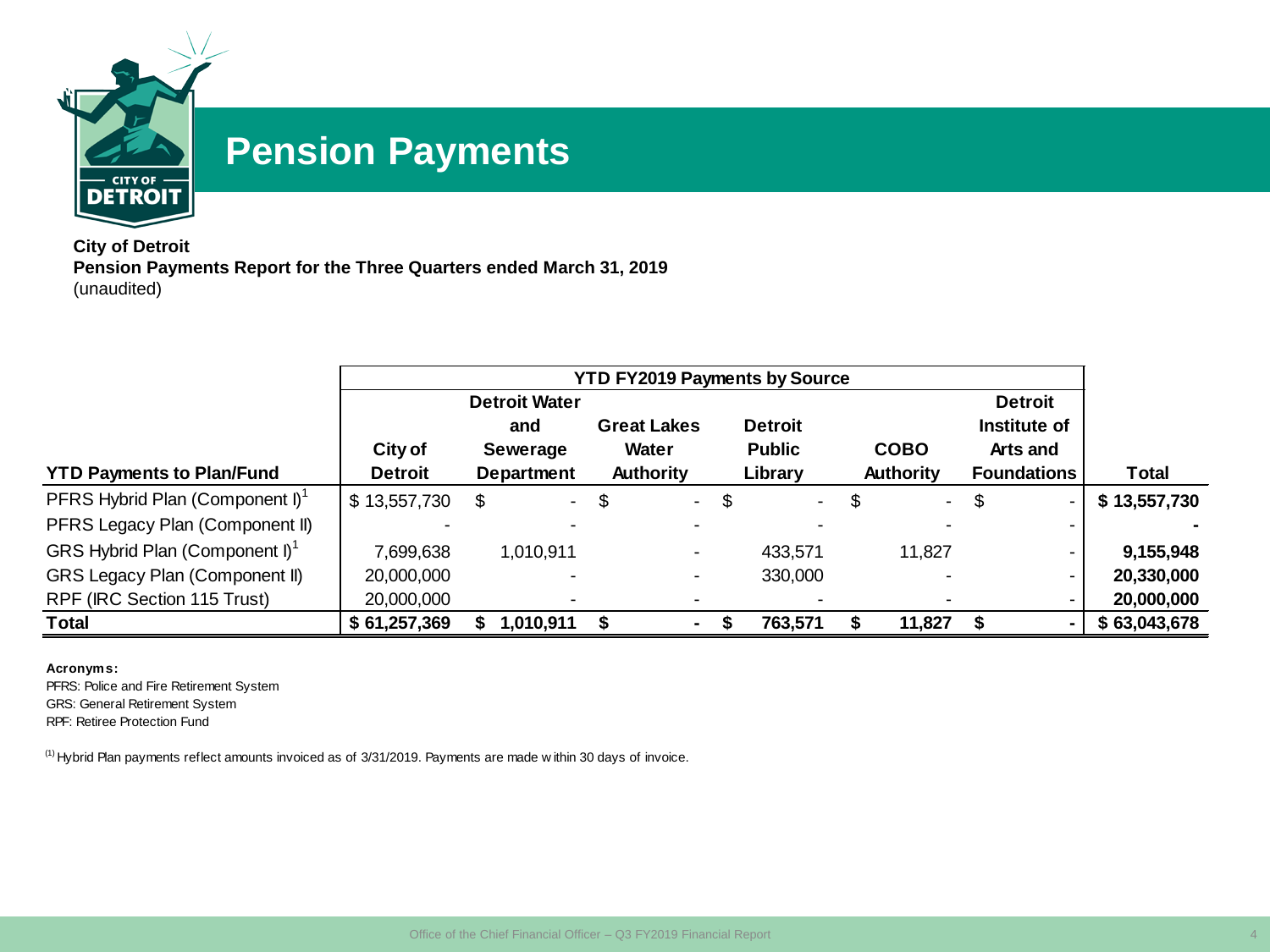

### **Debt Service**

#### **City of Detroit Debt Service Report for the Three Quarters ended March 31, 2019** (unaudited) **FY 19**

|                                                                                                                                              |                       |    |                                                                           |                               | FY 19                                                            |   |                    |      |                                      |    |                                          |
|----------------------------------------------------------------------------------------------------------------------------------------------|-----------------------|----|---------------------------------------------------------------------------|-------------------------------|------------------------------------------------------------------|---|--------------------|------|--------------------------------------|----|------------------------------------------|
| <b>Debt Obligation</b>                                                                                                                       | # of<br><b>Series</b> |    | Principal<br>Outstanding<br>(as of 3/31/19)                               | Annual<br><b>Debt Service</b> | <b>Amount Paid</b>                                               |   | <b>Balance Due</b> |      | <b>At Trustee</b><br>(as of 3/31/19) |    | Required<br>Set-Aside<br>(as of 3/31/19) |
| UTGO Bonds                                                                                                                                   |                       | \$ | 135,000,000                                                               | \$                            |                                                                  |   |                    |      |                                      | \$ |                                          |
| <b>LTGO DSA First Lien Bonds</b>                                                                                                             |                       |    | 240,965,000                                                               | 7,745,446                     | 3,872,723                                                        |   | 3,872,723          |      | \$7,120,200                          |    | 7,112,723                                |
| UTGO DSA Second Lien Bonds                                                                                                                   |                       |    | 89,390,000                                                                | 9,826,251                     | 6,153,664                                                        |   | 3,672,588          |      | 5,897,038                            |    | 4,960,088                                |
| LTGO DSA Third Lien Bonds                                                                                                                    |                       |    | 115,745,000                                                               | 7,319,672                     | 5,544,861                                                        |   | 1,774,811          |      | 5,215,287                            |    | 5,209,810                                |
| UTGO DSA Fourth Lien Bonds <sup>2</sup>                                                                                                      |                       |    | 175,630,000                                                               | 37, 374, 751                  | 4,252,375                                                        |   | 33,122,376         |      | 31,147,862                           |    | 33,122,375                               |
| LTGO DSA Fifth Lien Bonds <sup>3</sup>                                                                                                       |                       |    | 175,985,000                                                               | 3,352,285                     |                                                                  |   | 3,352,285          |      | 3,666,454                            |    | 3,352,285                                |
| LTGO (Exit Financing, Remarketed) <sup>4,5</sup>                                                                                             | $\overline{2}$        |    | 228,500,000                                                               | 23,878,531                    | 18,876,878                                                       |   | 5,001,653          |      | 17,148,974                           |    | 16,765,981                               |
| LTGO $(B\text{-Notes})^{3,6}$                                                                                                                |                       |    | 434,311,789                                                               | 25,278,566                    | 186,069,553                                                      |   | 8,686,236          |      | 8,686,236                            |    |                                          |
| MTF Bonds                                                                                                                                    |                       |    | 41,500,000                                                                | 1,072,285                     | 536,142                                                          |   | 536,142            |      | 930,968                              |    | 924,494                                  |
| HUD Notes <sup>8,9</sup>                                                                                                                     | 11                    |    | 46,444,000                                                                | 5,381,401                     | 4,236,779                                                        |   | 1,144,621          |      | 4,655,458                            |    |                                          |
|                                                                                                                                              | 23                    | Я  | 683,470,789,                                                              | \$121,229,188                 | 229,542,976                                                      | S | 61,163,435         | - \$ | 84,468,478                           | S  | 71,447,756                               |
| Fund 1000 - General Fund-LTGO<br>Fund 4000 - Debt Service Fund-UTGO<br>Fund 2001 - CDBG Fund-HUD Notes<br>Fund 3301 - Street Funds-MTF Bonds |                       | \$ | 1,195,506,789<br>400,020,000<br>46,444,000<br>41,500,000<br>1,683,470,789 |                               | 214,364,016<br>10,406,039<br>4,236,779<br>536,142<br>229,542,976 |   |                    |      |                                      |    |                                          |

**<sup>1</sup>** On December 11, 2018, the City issued \$135,000,000 in Unlimited Tax General Obligation (UTGO) Bonds for the purpose of financing capital projects. The first interest payment is due October 1, 2019.

<sup>2</sup> Note that the set-aside requirement was met. The Michigan Finance Authority requires debt service payments be transferred to its account five business days before due. In this instance, the trustee transferred \$33,120,992 to the Authority on March 25, 2019, for the April 1 payment. This amount, combined with the \$31,147,862 at the trustee on 3-31-19, exceeds the required set-aside.

**<sup>3</sup>** On December 13, 2018, the City issued \$175,985,000 Distributable State Aid Fifth Lien Limited Tax General Obligation (LTGO) Bonds to the Michigan Finance Authority for the purpose of purchasing a portion of its B-Notes at a discount. With the bond proceeds, the City purchased \$192,227,454 of its B-Notes (B1) at a discounted purchase price of \$87 per \$100 in principal (i.e., a cost of \$167,237,884) and \$5,424,902 of its B-Notes (B2) at a discounted purchase price of \$85 per \$100 in principal (i.e., a cost of \$4,611,167). The Enterprise agencies' share of the B-Notes that were purchased will be paid by the enterprise agencies annually to the City under the same terms as the original B-Notes as specified in the Memorandum of Understanding executed by all parties in April 2019.

**<sup>4</sup>** This bond issue has a debt service reserve fund (DSRF) of \$27,500,000 held by the Trustee. The DSRF is not reflected in the "At Trustee" amount because it is not intended to pay debt service.

<sup>5</sup> On 1-22-2019, \$3,075,000 of the Series 2014-B Bonds were redeemed.

<sup>6</sup> The annual debt service amount of \$25,278,566 represents the debt service due on the B-Notes *before* the December 2018 purchase of a portion of the B-Notes. The \$186,069,553 paid during the fiscal year equals \$12,639,283 (the October 1, 2018 interest payment on the original B-Notes) plus \$171,849,052 (the amount paid to purchase the portion of B-Notes at a discount) plus \$1,581,219 (the accrued interest on the purchased bonds).

<sup>7</sup> MTF Bonds – On November 16, 2017, the Michigan Finance Authority issued \$124,500,000 in revenue bonds on behalf of the City for major and local street improvements. To date, \$41.5 million has been drawn down. Remaining draws are scheduled to occur in each April and October, with the final draw on October 1, 2020.

<sup>8</sup> In FY17, funds to pay the remaining payments for the HUD Note New Amsterdam project were placed with the trustee and the Note was defeased in substance. This Note is therefore not included as a debt obligation. <sup>9</sup> On 3-26-19, six HUD notes were refinanced at a present value savings of approximately \$2.4 million.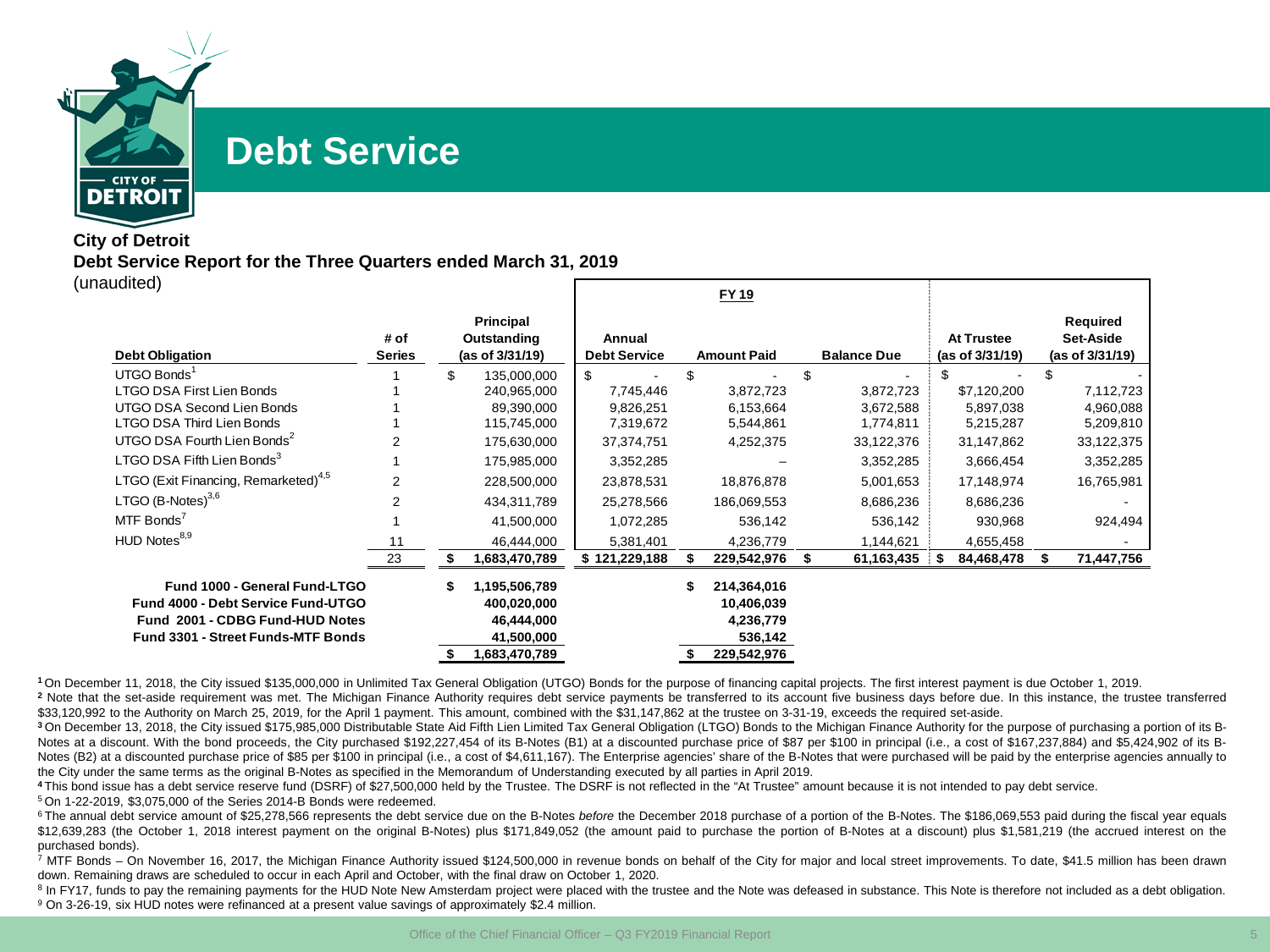

# **Appendix: Debt Details**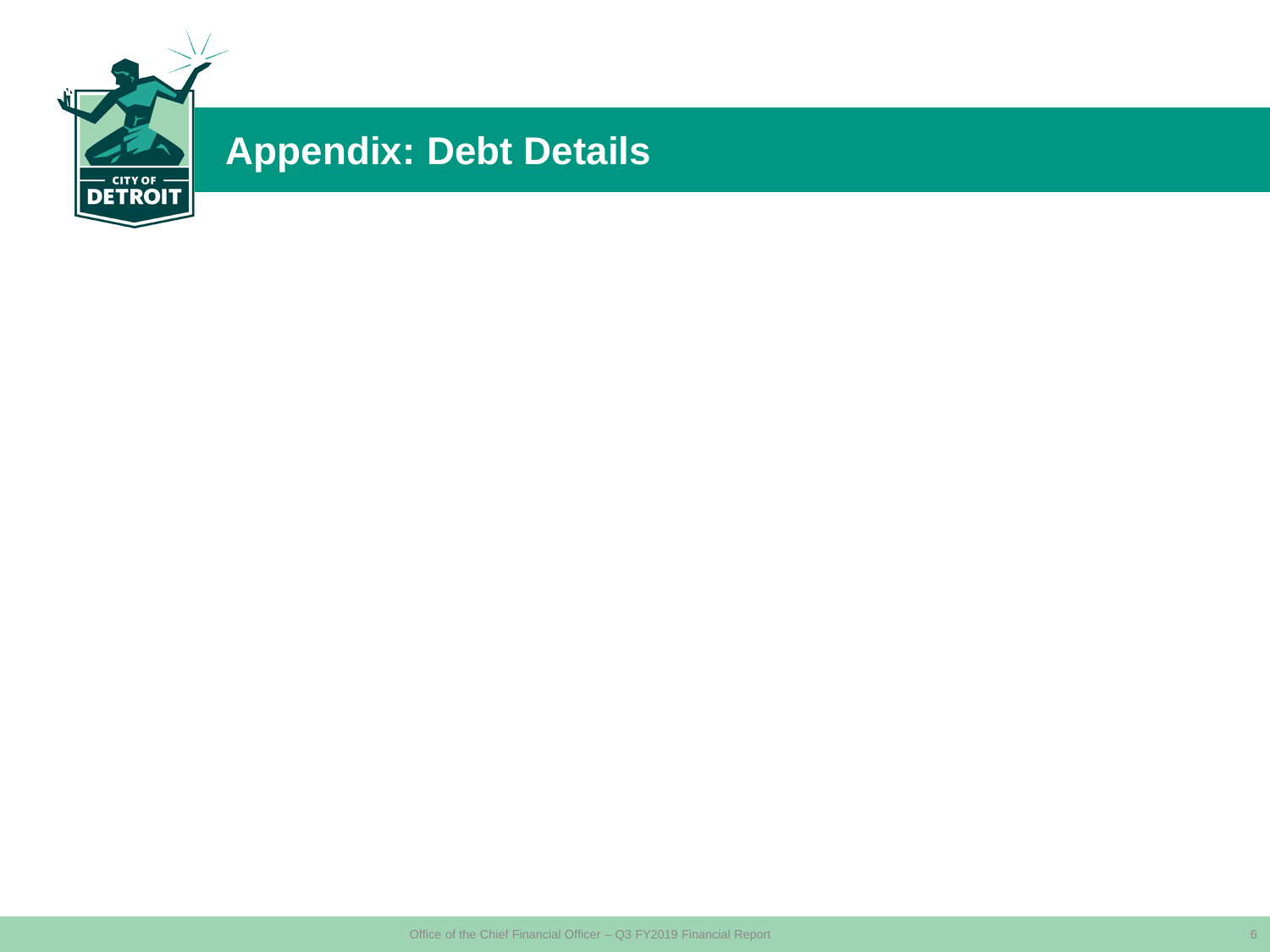#### **City of Detroit - UTGO 2018 Debt Service Requirements**

| <b>ISSUE NAME:</b>             |             | <b>Unlimited Tax General Obligation</b>          |                 |                        |    |                          |  |  |  |  |  |  |  |
|--------------------------------|-------------|--------------------------------------------------|-----------------|------------------------|----|--------------------------|--|--|--|--|--|--|--|
| <b>ISSUE NAME(2):</b>          |             |                                                  |                 |                        |    |                          |  |  |  |  |  |  |  |
| <b>REPAYMENT SOURCE:</b>       |             | Full faith and credit and resources of the City  |                 |                        |    |                          |  |  |  |  |  |  |  |
|                                |             | Ad valorem taxes levied annually on all property |                 |                        |    |                          |  |  |  |  |  |  |  |
| <b>PURPOSE:</b>                |             | <b>Financing capital improvements</b>            |                 |                        |    |                          |  |  |  |  |  |  |  |
| <b>ORIGINAL PAR:</b>           |             | \$135,000,000                                    |                 |                        |    |                          |  |  |  |  |  |  |  |
| <b>DATED DATE:</b>             |             | <b>December 11, 2018</b>                         |                 |                        |    |                          |  |  |  |  |  |  |  |
| <b>PRINCIPAL DUE:</b>          |             |                                                  |                 |                        |    |                          |  |  |  |  |  |  |  |
| <b>INTEREST DUE:</b>           |             | <b>Annual: April</b>                             |                 |                        |    |                          |  |  |  |  |  |  |  |
| <b>INTEREST RATE:</b>          |             | Semi-Annual: April/October                       |                 |                        |    |                          |  |  |  |  |  |  |  |
| <b>MATURITY DATE:</b>          |             | 5.00%<br><b>April 1, 2038</b>                    |                 |                        |    |                          |  |  |  |  |  |  |  |
|                                |             |                                                  |                 |                        |    |                          |  |  |  |  |  |  |  |
| <b>INSURANCE:</b>              | <b>None</b> |                                                  |                 |                        |    |                          |  |  |  |  |  |  |  |
| <b>CALL PROVISIONS:</b>        |             | April 1, 2029 at 100%                            |                 |                        |    |                          |  |  |  |  |  |  |  |
| <b>Fiscal Year Ending</b>      |             |                                                  |                 |                        |    |                          |  |  |  |  |  |  |  |
| <b>June 30,</b>                |             | <b>Principal</b>                                 | <b>Interest</b> |                        |    | <b>Total</b>             |  |  |  |  |  |  |  |
| 2019                           |             |                                                  |                 |                        |    |                          |  |  |  |  |  |  |  |
| 2020<br>2021                   |             | 9,160,000                                        |                 | 8,812,500              |    | 17,972,500               |  |  |  |  |  |  |  |
| 2022                           |             | 10,620,000<br>4,460,000                          |                 | 6,292,000<br>5,761,000 |    | 16,912,000<br>10,221,000 |  |  |  |  |  |  |  |
| 2023                           |             | 4,680,000                                        |                 | 5,538,000              |    | 10,218,000               |  |  |  |  |  |  |  |
| 2024                           |             | 4,915,000                                        |                 | 5,304,000              |    | 10,219,000               |  |  |  |  |  |  |  |
| 2025                           |             | 5,160,000                                        |                 | 5,058,250              |    | 10,218,250               |  |  |  |  |  |  |  |
| 2026                           |             | 5,420,000                                        |                 | 4,800,250              |    | 10,220,250               |  |  |  |  |  |  |  |
| 2027                           |             | 5,690,000                                        |                 | 4,529,250              |    | 10,219,250               |  |  |  |  |  |  |  |
| 2028                           |             | 5,975,000                                        |                 | 4,244,750              |    | 10,219,750               |  |  |  |  |  |  |  |
| 2029                           |             | 6,275,000                                        |                 | 3,946,000              |    | 10,221,000               |  |  |  |  |  |  |  |
| 2030                           |             | 6,590,000                                        |                 | 3,632,250              |    | 10,222,250               |  |  |  |  |  |  |  |
| 2031                           |             | 6,915,000                                        |                 | 3,302,750              |    | 10,217,750               |  |  |  |  |  |  |  |
| 2032                           |             | 7,265,000                                        |                 | 2,957,000              |    | 10,222,000               |  |  |  |  |  |  |  |
| 2033                           |             | 7,625,000                                        |                 | 2,593,750              |    | 10,218,750               |  |  |  |  |  |  |  |
| 2034                           |             | 8,005,000                                        |                 | 2,212,500              |    | 10,217,500               |  |  |  |  |  |  |  |
| 2035                           |             | 8,410,000                                        |                 | 1,812,250              |    | 10,222,250               |  |  |  |  |  |  |  |
| 2036                           |             | 8,830,000                                        |                 | 1,391,750              |    | 10,221,750               |  |  |  |  |  |  |  |
| 2037                           |             | \$9,270,000                                      |                 | 950,250                |    | 10,220,250               |  |  |  |  |  |  |  |
| 2038                           |             | \$9,735,000                                      |                 | 486,750                |    | 10,221,750               |  |  |  |  |  |  |  |
| OUTSTANDING AT 7/1/2018        | \$          | 135,000,000                                      | \$              | 73,625,250             | \$ | 208,625,250              |  |  |  |  |  |  |  |
| <b>PAID DURING FISCAL YEAR</b> |             |                                                  |                 |                        |    |                          |  |  |  |  |  |  |  |
| <b>OUTSTANDING AT 03/31/19</b> | \$          | 135,000,000                                      | \$              | 73,625,250             | \$ | 208,625,250              |  |  |  |  |  |  |  |
| <b>CALLABLE:</b>               |             | \$78,920,000                                     |                 |                        |    |                          |  |  |  |  |  |  |  |
|                                |             |                                                  |                 |                        |    |                          |  |  |  |  |  |  |  |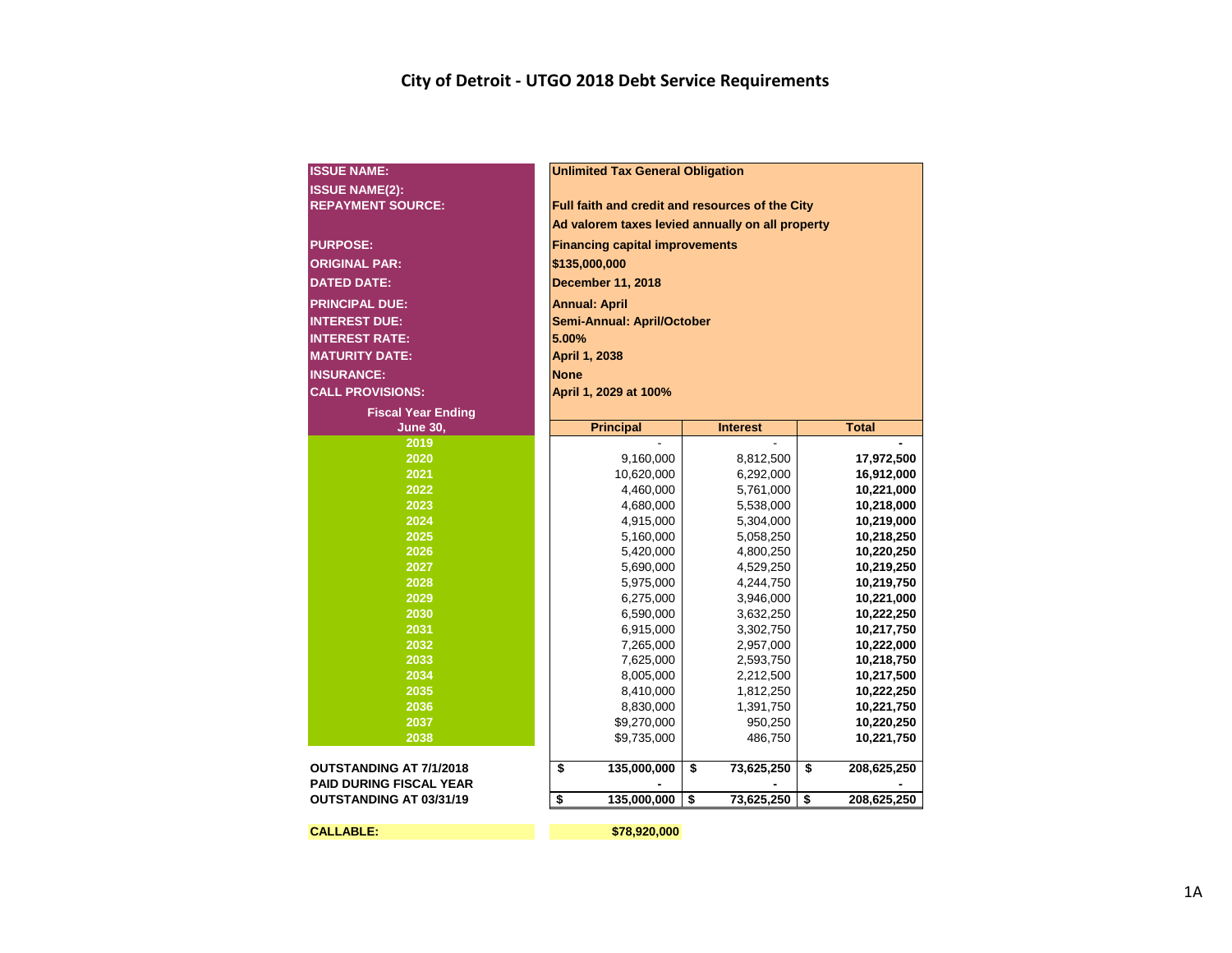#### **City of Detroit - LTGO DSA 1st Lien Debt Service Requirements**

| <b>ISSUE NAME:</b>             | Distributable State Aid First Lien Bonds (Limited Tax General Obligation), Series                                         |                                                      |                          |  |  |  |  |  |  |  |  |  |  |  |  |
|--------------------------------|---------------------------------------------------------------------------------------------------------------------------|------------------------------------------------------|--------------------------|--|--|--|--|--|--|--|--|--|--|--|--|
| <b>ISSUE NAME(2):</b>          | 2016B-1 (Taxable - Refunding Local Project Bonds)<br><b>LTGO DSA First Lien Bonds</b>                                     |                                                      |                          |  |  |  |  |  |  |  |  |  |  |  |  |
| <b>REPAYMENT</b>               | Full faith and credit and resources of the City, additionally Detroit's share of State<br><b>Shared Revenue payments.</b> |                                                      |                          |  |  |  |  |  |  |  |  |  |  |  |  |
| <b>SOURCE:</b>                 |                                                                                                                           | Ad valorem taxes levied annually on all property     |                          |  |  |  |  |  |  |  |  |  |  |  |  |
| <b>PURPOSE:</b>                |                                                                                                                           | Restructing of prior indebtedness (whole or in part) |                          |  |  |  |  |  |  |  |  |  |  |  |  |
| <b>ORIGINAL PAR:</b>           |                                                                                                                           | \$240,965,000                                        |                          |  |  |  |  |  |  |  |  |  |  |  |  |
| <b>DATED DATE:</b>             | <b>August 11, 2016</b>                                                                                                    |                                                      |                          |  |  |  |  |  |  |  |  |  |  |  |  |
| <b>PRINCIPAL DUE:</b>          | <b>Annual: November</b>                                                                                                   |                                                      |                          |  |  |  |  |  |  |  |  |  |  |  |  |
| <b>INTEREST DUE:</b>           |                                                                                                                           | Semi-Annual: November/May                            |                          |  |  |  |  |  |  |  |  |  |  |  |  |
| <b>INTEREST RATE:</b>          | 1.94% to 5.00%                                                                                                            |                                                      |                          |  |  |  |  |  |  |  |  |  |  |  |  |
| <b>MATURITY DATE:</b>          | <b>November 1, 2035</b>                                                                                                   |                                                      |                          |  |  |  |  |  |  |  |  |  |  |  |  |
| <b>INSURANCE:</b>              | <b>Noninsured</b>                                                                                                         |                                                      |                          |  |  |  |  |  |  |  |  |  |  |  |  |
| <b>CALL PROVISIONS:</b>        | <b>Make-Whole</b>                                                                                                         |                                                      |                          |  |  |  |  |  |  |  |  |  |  |  |  |
| <b>Fiscal Year Ending</b>      | <b>Principal</b>                                                                                                          | <b>Interest</b>                                      | <b>Total</b>             |  |  |  |  |  |  |  |  |  |  |  |  |
| <b>June 30,</b>                |                                                                                                                           |                                                      |                          |  |  |  |  |  |  |  |  |  |  |  |  |
| 2019                           |                                                                                                                           | 7,745,446                                            | 7,745,446                |  |  |  |  |  |  |  |  |  |  |  |  |
| 2020                           | 6,480,000                                                                                                                 | 7,583,446                                            | 14,063,446               |  |  |  |  |  |  |  |  |  |  |  |  |
| 2021                           | 11,720,000                                                                                                                | 7,128,446                                            | 18,848,446               |  |  |  |  |  |  |  |  |  |  |  |  |
| 2022                           | 12,130,000                                                                                                                | 6,717,724                                            | 18,847,724               |  |  |  |  |  |  |  |  |  |  |  |  |
| 2023                           | 12,385,000                                                                                                                | 6,461,043                                            | 18,846,043               |  |  |  |  |  |  |  |  |  |  |  |  |
| 2024                           | 12,675,000                                                                                                                | 6,170,364                                            | 18,845,364               |  |  |  |  |  |  |  |  |  |  |  |  |
| 2025                           | 12,990,000                                                                                                                | 5,855,619                                            | 18,845,619               |  |  |  |  |  |  |  |  |  |  |  |  |
| 2026<br>2027                   | 13,330,000                                                                                                                | 5,518,638                                            | 18,848,638               |  |  |  |  |  |  |  |  |  |  |  |  |
| 2028                           | 13,690,000<br>14,100,000                                                                                                  | 5,159,182<br>4,743,853                               | 18,849,182<br>18,843,853 |  |  |  |  |  |  |  |  |  |  |  |  |
| 2029                           | 14,565,000                                                                                                                | 4,276,613                                            | 18,841,613               |  |  |  |  |  |  |  |  |  |  |  |  |
| 2030                           | 15,050,000                                                                                                                | 3,793,889                                            | 18,843,889               |  |  |  |  |  |  |  |  |  |  |  |  |
| 2031                           | 15,550,000                                                                                                                | 3,295,109                                            | 18,845,109               |  |  |  |  |  |  |  |  |  |  |  |  |
| 2032                           | 16,065,000                                                                                                                | 2,779,784                                            | 18,844,784               |  |  |  |  |  |  |  |  |  |  |  |  |
| 2033                           | 16,625,000                                                                                                                | 2,219,922                                            | 18,844,922               |  |  |  |  |  |  |  |  |  |  |  |  |
| 2034                           | 17,235,000                                                                                                                | 1,612,981                                            | 18,847,981               |  |  |  |  |  |  |  |  |  |  |  |  |
| 2035                           | 17,860,000                                                                                                                | 983,903                                              | 18,843,903               |  |  |  |  |  |  |  |  |  |  |  |  |
| 2036                           | 18,515,000                                                                                                                | 331,881                                              | 18,846,881               |  |  |  |  |  |  |  |  |  |  |  |  |
| 2037                           |                                                                                                                           |                                                      |                          |  |  |  |  |  |  |  |  |  |  |  |  |
| 2038                           |                                                                                                                           |                                                      |                          |  |  |  |  |  |  |  |  |  |  |  |  |
| 2039                           |                                                                                                                           |                                                      |                          |  |  |  |  |  |  |  |  |  |  |  |  |
| 2040                           |                                                                                                                           |                                                      |                          |  |  |  |  |  |  |  |  |  |  |  |  |
| 2041                           |                                                                                                                           |                                                      |                          |  |  |  |  |  |  |  |  |  |  |  |  |
| 2042                           |                                                                                                                           |                                                      |                          |  |  |  |  |  |  |  |  |  |  |  |  |
| 2043<br>2044                   |                                                                                                                           |                                                      |                          |  |  |  |  |  |  |  |  |  |  |  |  |
|                                |                                                                                                                           |                                                      |                          |  |  |  |  |  |  |  |  |  |  |  |  |
| OUTSTANDING AT 7/1/2018        | \$<br>240,965,000                                                                                                         | \$<br>82,377,843                                     | 323,342,843<br>\$        |  |  |  |  |  |  |  |  |  |  |  |  |
| <b>PAID DURING FISCAL YEAR</b> |                                                                                                                           | 3,872,723                                            | 3,872,723                |  |  |  |  |  |  |  |  |  |  |  |  |
| OUTSTANDING AT 03/31/19        | \$<br>240,965,000 \$                                                                                                      | 78,505,120 \$                                        | 319,470,120              |  |  |  |  |  |  |  |  |  |  |  |  |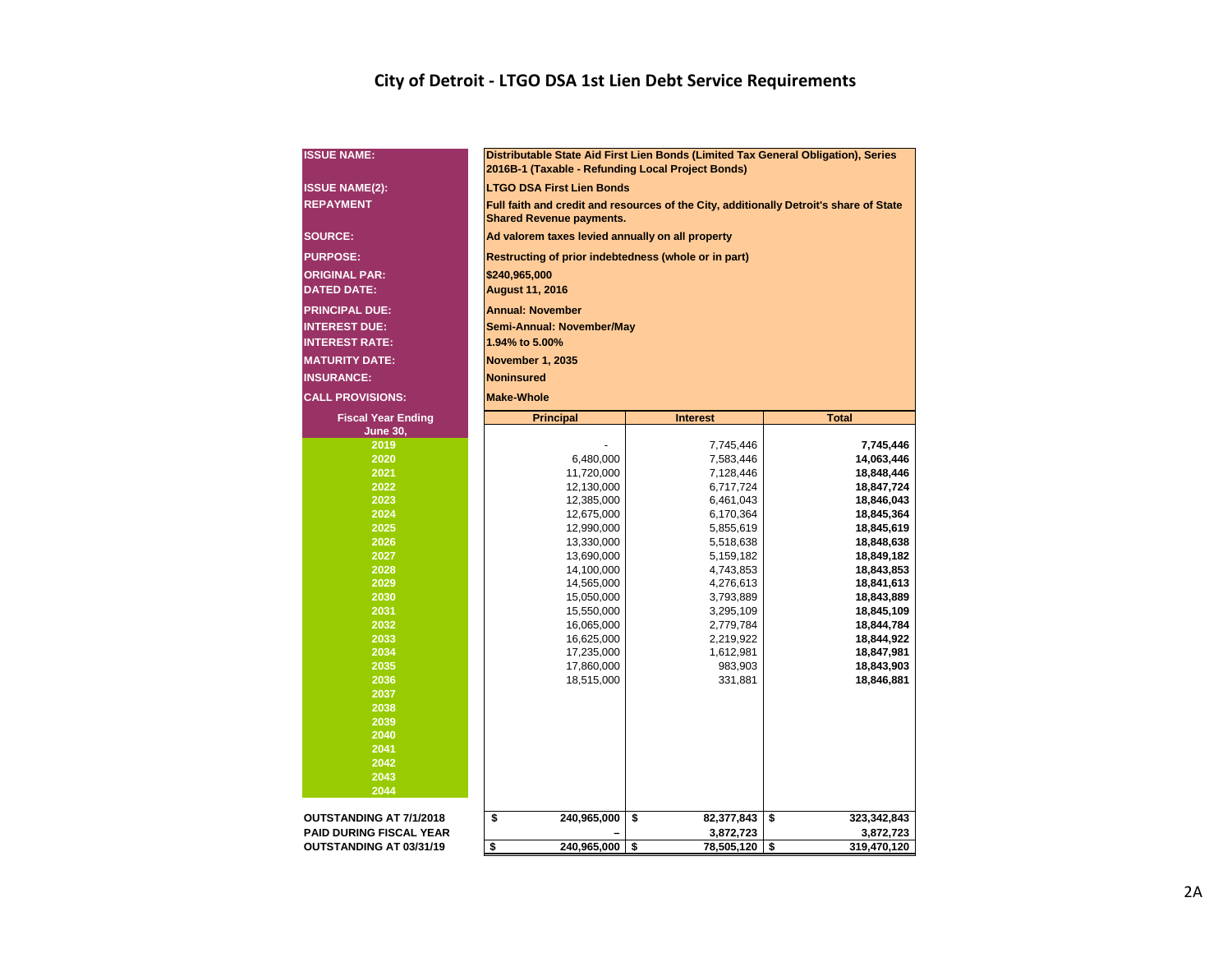#### **City of Detroit - UTGO DSA 2nd Lien Debt Service Requirements**

| <b>ISSUE NAME:</b>                                        | Distributable State Aid Second Lien Bonds (Unlimited Tax<br>General Obligation), Series 2010 (Taxable - Recovery Zone<br><b>Economic development Bonds - Direct Payment)</b> |                               |                                |  |  |  |  |  |  |  |  |  |  |  |
|-----------------------------------------------------------|------------------------------------------------------------------------------------------------------------------------------------------------------------------------------|-------------------------------|--------------------------------|--|--|--|--|--|--|--|--|--|--|--|
| <b>ISSUE NAME(2):</b>                                     | <b>UTGO DSA 2nd</b><br>Lien                                                                                                                                                  |                               |                                |  |  |  |  |  |  |  |  |  |  |  |
| <b>REPAYMENT SOURCE:</b>                                  | Full faith and credit and resources of the City & State<br><b>Shared Revenue payments</b>                                                                                    |                               |                                |  |  |  |  |  |  |  |  |  |  |  |
|                                                           | Ad valorem taxes levied annually on all property                                                                                                                             |                               |                                |  |  |  |  |  |  |  |  |  |  |  |
| <b>PURPOSE:</b>                                           | <b>Financing capital improvements</b>                                                                                                                                        |                               |                                |  |  |  |  |  |  |  |  |  |  |  |
| <b>ORIGINAL PAR:</b>                                      | \$100,000,000                                                                                                                                                                |                               |                                |  |  |  |  |  |  |  |  |  |  |  |
| <b>DATED DATE:</b>                                        | <b>December 16, 2010</b>                                                                                                                                                     |                               |                                |  |  |  |  |  |  |  |  |  |  |  |
| <b>PRINCIPAL DUE:</b>                                     | <b>Annual: November</b>                                                                                                                                                      |                               |                                |  |  |  |  |  |  |  |  |  |  |  |
| <b>INTEREST DUE:</b>                                      | Semi-Annual: November/May                                                                                                                                                    |                               |                                |  |  |  |  |  |  |  |  |  |  |  |
| <b>INTEREST RATE:</b>                                     | 5.429% to 8.369%                                                                                                                                                             |                               |                                |  |  |  |  |  |  |  |  |  |  |  |
| <b>MATURITY DATE:</b>                                     | <b>November 1, 2035</b>                                                                                                                                                      |                               |                                |  |  |  |  |  |  |  |  |  |  |  |
| <b>INSURANCE:</b>                                         | <b>None</b>                                                                                                                                                                  |                               |                                |  |  |  |  |  |  |  |  |  |  |  |
| <b>CALL PROVISIONS:</b>                                   | <b>Make-Whole</b>                                                                                                                                                            |                               |                                |  |  |  |  |  |  |  |  |  |  |  |
| <b>Fiscal Year Ending</b>                                 |                                                                                                                                                                              |                               |                                |  |  |  |  |  |  |  |  |  |  |  |
|                                                           | <b>Principal</b><br><b>Total</b><br><b>Interest</b>                                                                                                                          |                               |                                |  |  |  |  |  |  |  |  |  |  |  |
| <b>June 30,</b>                                           |                                                                                                                                                                              |                               |                                |  |  |  |  |  |  |  |  |  |  |  |
| 2019                                                      | 2,395,000                                                                                                                                                                    | 7,431,251                     | 9,826,251                      |  |  |  |  |  |  |  |  |  |  |  |
| 2020                                                      | 2,575,000                                                                                                                                                                    | 7,252,630                     | 9,827,630                      |  |  |  |  |  |  |  |  |  |  |  |
| 2021                                                      | 2,765,000                                                                                                                                                                    | 7,060,710                     | 9,825,710                      |  |  |  |  |  |  |  |  |  |  |  |
| 2022                                                      | 2,970,000                                                                                                                                                                    | 6,854,594                     | 9,824,594                      |  |  |  |  |  |  |  |  |  |  |  |
| 2023                                                      | 3,195,000                                                                                                                                                                    | 6,633,024                     | 9,828,024                      |  |  |  |  |  |  |  |  |  |  |  |
| 2024                                                      | 3,455,000                                                                                                                                                                    | 6,373,621                     | 9,828,621                      |  |  |  |  |  |  |  |  |  |  |  |
| 2025<br>2026                                              | 3,755,000                                                                                                                                                                    | 6,071,919                     | 9,826,919                      |  |  |  |  |  |  |  |  |  |  |  |
| 2027                                                      | 4,085,000                                                                                                                                                                    | 5,743,854<br>5,387,125        | 9,828,854<br>9,827,125         |  |  |  |  |  |  |  |  |  |  |  |
| 2028                                                      | 4,440,000<br>4,825,000                                                                                                                                                       | 4,999,431                     | 9,824,431                      |  |  |  |  |  |  |  |  |  |  |  |
| 2029                                                      | 5,250,000                                                                                                                                                                    | 4,577,843                     | 9,827,843                      |  |  |  |  |  |  |  |  |  |  |  |
| 2030                                                      | 5,705,000                                                                                                                                                                    | 4,119,431                     | 9,824,431                      |  |  |  |  |  |  |  |  |  |  |  |
| 2031                                                      | 6,205,000                                                                                                                                                                    | 3,621,057                     | 9,826,057                      |  |  |  |  |  |  |  |  |  |  |  |
| 2032                                                      | 6,750,000                                                                                                                                                                    | 3,078,955                     | 9,828,955                      |  |  |  |  |  |  |  |  |  |  |  |
| 2033                                                      | 7,335,000                                                                                                                                                                    | 2,489,568                     | 9,824,568                      |  |  |  |  |  |  |  |  |  |  |  |
| 2034                                                      | 7,975,000                                                                                                                                                                    | 1,848,921                     | 9,823,921                      |  |  |  |  |  |  |  |  |  |  |  |
| 2035                                                      | 8,675,000                                                                                                                                                                    | 1,152,202                     | 9,827,202                      |  |  |  |  |  |  |  |  |  |  |  |
| 2036                                                      | 9,430,000                                                                                                                                                                    | 394,598                       | 9,824,598                      |  |  |  |  |  |  |  |  |  |  |  |
| OUTSTANDING AT 7/1/2018                                   | \$<br>91,785,000                                                                                                                                                             | \$<br>85,090,736              | \$<br>176,875,736              |  |  |  |  |  |  |  |  |  |  |  |
| <b>PAID DURING FISCAL YEAR</b><br>OUTSTANDING AT 03/31/19 | \$2,395,000<br>\$<br>89,390,000                                                                                                                                              | 3,758,664<br>\$<br>81,332,072 | 6,153,664<br>\$<br>170,722,072 |  |  |  |  |  |  |  |  |  |  |  |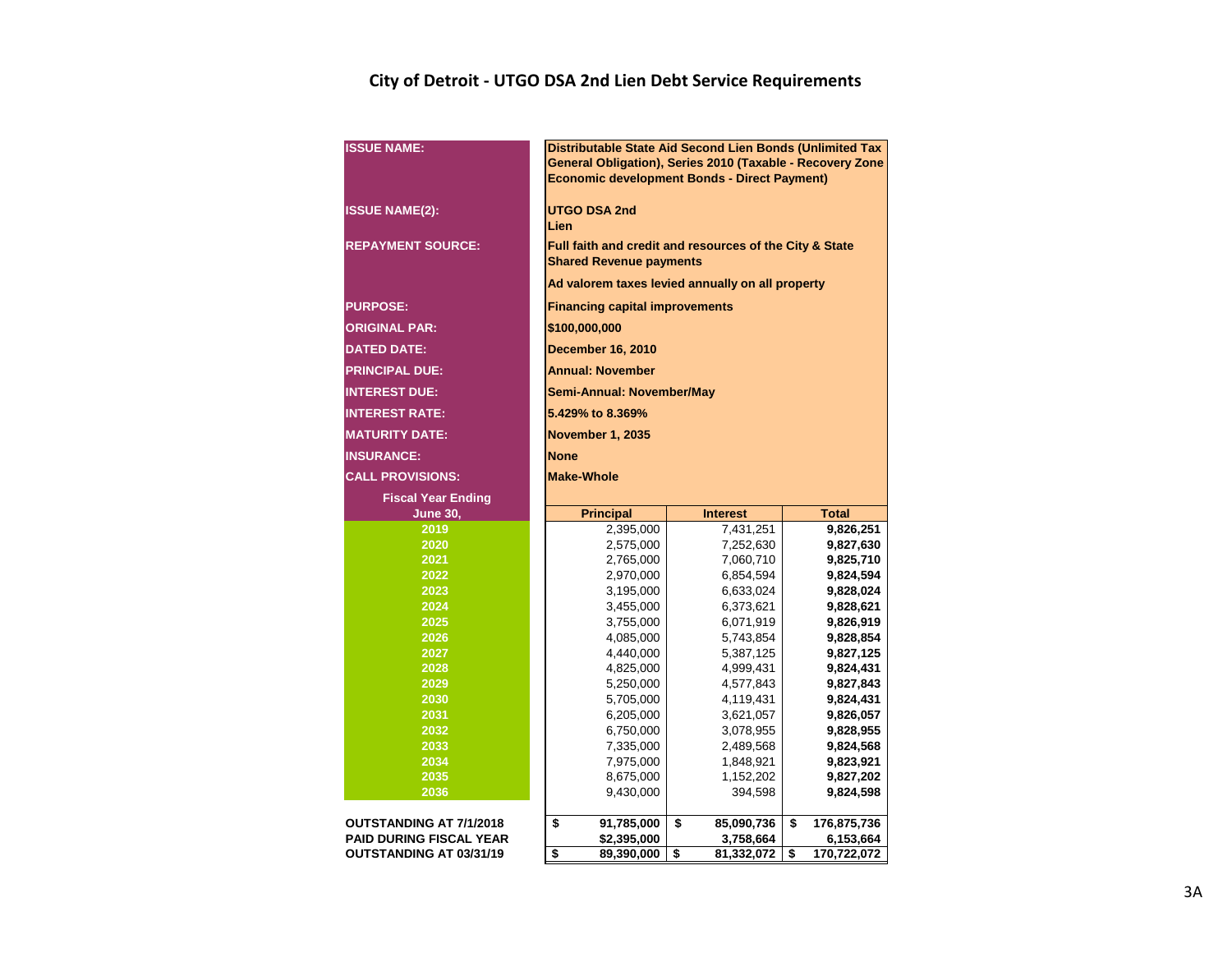#### **City of Detroit - LTGO DSA 3rd Lien Debt Service Requirements**

| <b>ISSUE NAME:</b>                | Distributable State Aid Third Lien Bonds (Limited Tax<br>General Obligation), Series 2016B-2 (Taxable - Refunding<br><b>Local Project Bonds)</b> |                        |                          |  |  |  |  |  |  |  |  |  |  |
|-----------------------------------|--------------------------------------------------------------------------------------------------------------------------------------------------|------------------------|--------------------------|--|--|--|--|--|--|--|--|--|--|
| <b>ISSUE NAME(2):</b>             | <b>LTGO DSA Thirds Lien Bonds</b>                                                                                                                |                        |                          |  |  |  |  |  |  |  |  |  |  |
| <b>REPAYMENT</b>                  | Full faith and credit and resources of the City, additionally<br>Detroit's share of State Shared Revenue payments.                               |                        |                          |  |  |  |  |  |  |  |  |  |  |
| <b>SOURCE:</b><br><b>PURPOSE:</b> | Ad valorem taxes levied annually on all property<br>Restructing of prior indebtedness (whole or in part)                                         |                        |                          |  |  |  |  |  |  |  |  |  |  |
| <b>ORIGINAL PAR:</b>              | \$123,175,000                                                                                                                                    |                        |                          |  |  |  |  |  |  |  |  |  |  |
| <b>DATED DATE:</b>                | <b>August 11, 2016</b>                                                                                                                           |                        |                          |  |  |  |  |  |  |  |  |  |  |
| <b>PRINCIPAL DUE:</b>             | <b>Annual: November</b>                                                                                                                          |                        |                          |  |  |  |  |  |  |  |  |  |  |
| <b>INTEREST DUE:</b>              | Semi-Annual: November/May                                                                                                                        |                        |                          |  |  |  |  |  |  |  |  |  |  |
| <b>INTEREST RATE:</b>             | 1.39% to 3.61%                                                                                                                                   |                        |                          |  |  |  |  |  |  |  |  |  |  |
| <b>MATURITY DATE:</b>             | November 1, 2032                                                                                                                                 |                        |                          |  |  |  |  |  |  |  |  |  |  |
| <b>INSURANCE:</b>                 | <b>Noninsured</b>                                                                                                                                |                        |                          |  |  |  |  |  |  |  |  |  |  |
| <b>CALL PROVISIONS:</b>           | <b>Make-Whole</b>                                                                                                                                |                        |                          |  |  |  |  |  |  |  |  |  |  |
| <b>Fiscal Year Ending</b>         | <b>Principal</b>                                                                                                                                 | <b>Interest</b>        | <b>Total</b>             |  |  |  |  |  |  |  |  |  |  |
| <b>June 30,</b>                   |                                                                                                                                                  |                        |                          |  |  |  |  |  |  |  |  |  |  |
| 2019                              | 3,740,000                                                                                                                                        | 3,579,672              | 7,319,672                |  |  |  |  |  |  |  |  |  |  |
| 2020                              | 6,870,000                                                                                                                                        | 3,487,207              | 10,357,207               |  |  |  |  |  |  |  |  |  |  |
| 2021                              | 7,015,000                                                                                                                                        | 3,351,451              | 10,366,451               |  |  |  |  |  |  |  |  |  |  |
| 2022                              | 7,160,000                                                                                                                                        | 3,197,882              | 10,357,882               |  |  |  |  |  |  |  |  |  |  |
| 2023<br>2024                      | 7,335,000<br>7,535,000                                                                                                                           | 3,024,353              | 10,359,353<br>10,362,671 |  |  |  |  |  |  |  |  |  |  |
| 2025                              | 7,745,000                                                                                                                                        | 2,827,671<br>2,613,538 | 10,358,538               |  |  |  |  |  |  |  |  |  |  |
| 2026                              | 7,975,000                                                                                                                                        | 2,384,754              | 10,359,754               |  |  |  |  |  |  |  |  |  |  |
| 2027                              | 8,215,000                                                                                                                                        | 2,142,267              | 10,357,267               |  |  |  |  |  |  |  |  |  |  |
| 2028                              | 8,495,000                                                                                                                                        | 1,864,475              | 10,359,475               |  |  |  |  |  |  |  |  |  |  |
| 2029                              | 8,810,000                                                                                                                                        | 1,552,120              | 10,362,120               |  |  |  |  |  |  |  |  |  |  |
| 2030                              | 9,130,000                                                                                                                                        | 1,228,303              | 10,358,303               |  |  |  |  |  |  |  |  |  |  |
| 2031                              | 9,470,000                                                                                                                                        | 892,573                | 10,362,573               |  |  |  |  |  |  |  |  |  |  |
| 2032                              | 9,815,000                                                                                                                                        | 544,478                | 10,359,478               |  |  |  |  |  |  |  |  |  |  |
| 2033                              | 10,175,000                                                                                                                                       | 183,659                | 10,358,659               |  |  |  |  |  |  |  |  |  |  |
| OUTSTANDING AT 7/1/2018           | \$<br>119,485,000                                                                                                                                | \$<br>32,874,403       | \$<br>152,359,403        |  |  |  |  |  |  |  |  |  |  |
| <b>PAID DURING FISCAL YEAR</b>    | 3,740,000                                                                                                                                        | 1,804,861              | 5,544,861                |  |  |  |  |  |  |  |  |  |  |
| <b>OUTSTANDING AT 03/31/19</b>    | \$<br>115,745,000                                                                                                                                | \$<br>31,069,542       | \$<br>146,814,542        |  |  |  |  |  |  |  |  |  |  |
|                                   |                                                                                                                                                  |                        |                          |  |  |  |  |  |  |  |  |  |  |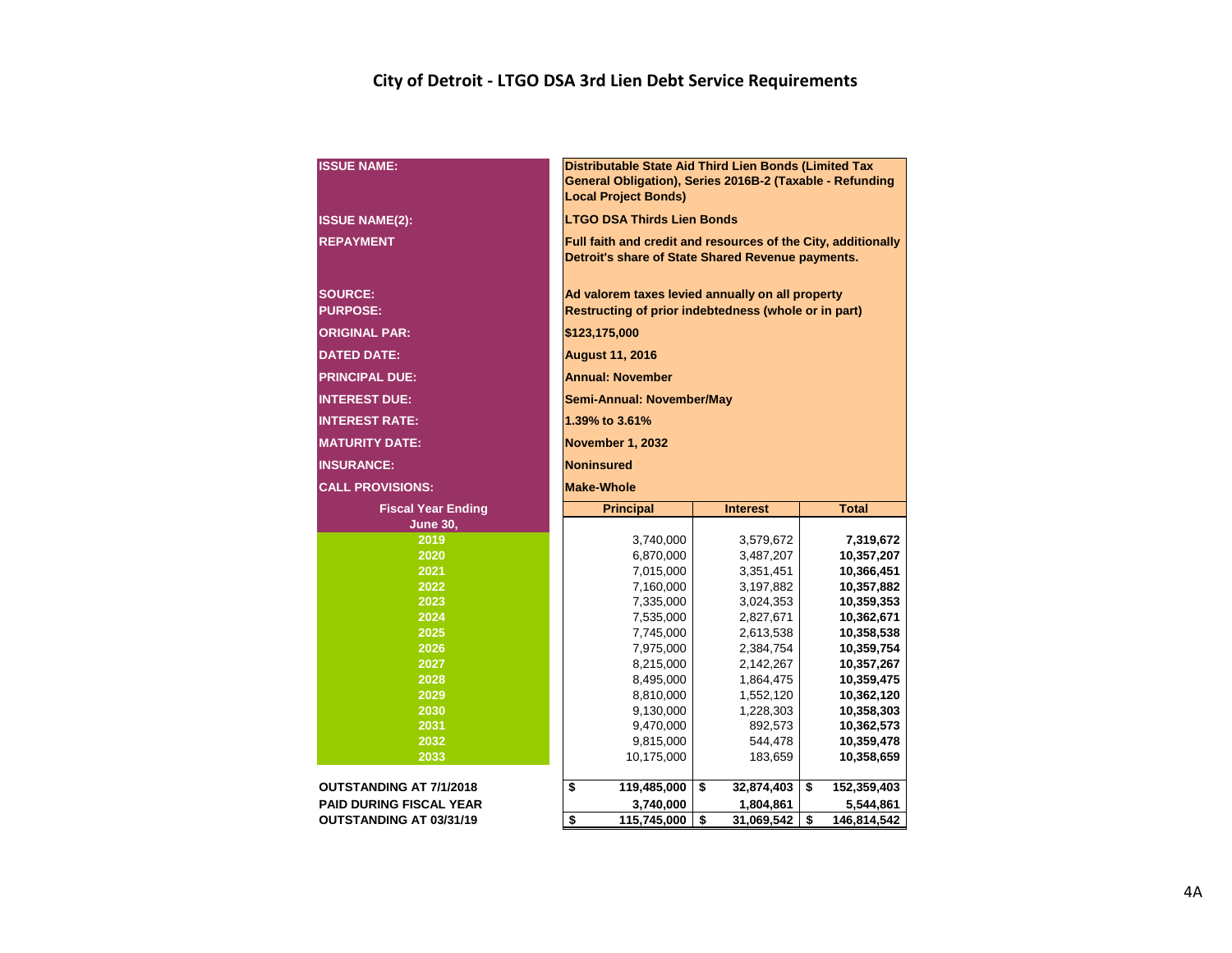#### **City of Detroit - UTGO DSA 4th Lien Debt Service Requirements**

| <b>ISSUE NAME:</b>             | <b>Refunding Local Project Bonds)</b>  |                                                  | Distributable State Aid Fourth Lien Bonds (Unlimited<br>Tax General Obligation), Series 2016A-1 (Tax-Exempt | <b>Distributable State Aid Fourth Lien Bonds</b><br>(Unlimited Tax General Obligation), Series 2016A-2<br>(Taxable - Refunding Local Project Bonds) |    |                 |    |              |                    |                 |                             |
|--------------------------------|----------------------------------------|--------------------------------------------------|-------------------------------------------------------------------------------------------------------------|-----------------------------------------------------------------------------------------------------------------------------------------------------|----|-----------------|----|--------------|--------------------|-----------------|-----------------------------|
| <b>ISSUE NAME(2):</b>          | <b>UTGO DSA 4th Lien</b>               |                                                  |                                                                                                             | <b>UTGO DSA 4th Lien</b>                                                                                                                            |    |                 |    |              |                    |                 |                             |
| <b>REPAYMENT SOURCE:</b>       | <b>Shared Revenue payments</b>         |                                                  | Full faith and credit and resources of the City & State                                                     | Full faith and credit and resources of the City &<br><b>State Shared Revenue payments</b>                                                           |    |                 |    |              |                    |                 |                             |
|                                |                                        | Ad valorem taxes levied annually on all property |                                                                                                             | Ad valorem taxes levied annually on all property                                                                                                    |    |                 |    |              |                    |                 |                             |
| <b>PURPOSE:</b>                | <b>Refunding of prior indebtedness</b> |                                                  |                                                                                                             | <b>Refunding of prior indebtedness</b>                                                                                                              |    |                 |    |              |                    |                 |                             |
| <b>ORIGINAL PAR:</b>           | \$222,185,000                          |                                                  |                                                                                                             | \$19,855,000                                                                                                                                        |    |                 |    |              |                    | <b>ALL</b>      |                             |
| <b>DATED DATE:</b>             | <b>August 11, 2016</b>                 |                                                  |                                                                                                             | <b>August 11, 2016</b>                                                                                                                              |    |                 |    |              |                    |                 |                             |
| <b>PRINCIPAL DUE:</b>          | <b>Annual: April</b>                   |                                                  |                                                                                                             | <b>Annual: April</b>                                                                                                                                |    |                 |    |              |                    |                 |                             |
| <b>INTEREST DUE:</b>           | Semi-Annual: October/April             |                                                  |                                                                                                             | Semi-Annual: October/April                                                                                                                          |    |                 |    |              |                    |                 |                             |
| <b>INTEREST RATE:</b>          | 4.00% to 5.00%                         |                                                  |                                                                                                             | 1.69% to 3.66%                                                                                                                                      |    |                 |    |              |                    |                 |                             |
| <b>MATURITY DATE:</b>          | <b>April 1, 2028</b>                   |                                                  |                                                                                                             | <b>April 1, 2028</b>                                                                                                                                |    |                 |    |              |                    |                 |                             |
| <b>INSURANCE:</b>              | <b>None</b>                            |                                                  |                                                                                                             | <b>None</b>                                                                                                                                         |    |                 |    |              |                    |                 |                             |
| <b>CALL PROVISIONS:</b>        | October 1, 2026 @ 100%                 |                                                  |                                                                                                             | <b>Make Whole</b>                                                                                                                                   |    |                 |    |              |                    |                 |                             |
| <b>Fiscal Year Ending</b>      |                                        |                                                  |                                                                                                             |                                                                                                                                                     |    |                 |    |              |                    |                 |                             |
| <b>June 30,</b>                | <b>Principal</b>                       | <b>Interest</b>                                  | <b>Total</b>                                                                                                | <b>Principal</b>                                                                                                                                    |    | <b>Interest</b> |    | <b>Total</b> | <b>Principal</b>   | <b>Interest</b> | <b>Total</b>                |
| 2019                           | 27,610,000                             | 8,040,250                                        | 35,650,250                                                                                                  | 1,260,000                                                                                                                                           |    | 464,501         |    | 1,724,501    | 28,870,000         | 8,504,751       | 37,374,751                  |
| 2020                           | 28,280,000                             | 6,659,750                                        | 34,939,750                                                                                                  | 1,290,000                                                                                                                                           |    | 435,937         |    | 1,725,937    | 29,570,000         | 7,095,687       | 36,665,687                  |
| 2021                           | 28,950,000                             | 5,245,750                                        | 34,195,750                                                                                                  | 1,320,000                                                                                                                                           |    | 403,803         |    | 1,723,803    | 30,270,000         | 5,649,553       | 35,919,553                  |
| 2022                           | 22,185,000                             | 3,798,250                                        | 25,983,250                                                                                                  | 1,420,000                                                                                                                                           |    | 367,621         |    | 1,787,621    | 23,605,000         | 4,165,871       | 27,770,871                  |
| 2023                           | 19,465,000                             | 2,689,000                                        | 22,154,000                                                                                                  | 1,465,000                                                                                                                                           |    | 325,817         |    | 1,790,817    | 20,930,000         | 3,014,817       | 23,944,817                  |
| 2024                           | 15,695,000                             | 1,715,750                                        | 17,410,750                                                                                                  | 1,510,000                                                                                                                                           |    | 279,757         |    | 1,789,757    | 17,205,000         | 1,995,507       | 19,200,507                  |
| 2025                           | 8,160,000                              | 931,000                                          | 9,091,000                                                                                                   | 1,560,000                                                                                                                                           |    | 230,531         |    | 1,790,531    | 9,720,000          | 1,161,531       | 10,881,531                  |
| 2026                           | 3,320,000                              | 523,000                                          | 3,843,000                                                                                                   | 1,610,000                                                                                                                                           |    | 178,115         |    | 1,788,115    | 4,930,000          | 701,115         | 5,631,115                   |
| 2027                           | 3,485,000                              | 357,000                                          | 3,842,000                                                                                                   | 1,665,000                                                                                                                                           |    | 122,409         |    | 1,787,409    | 5,150,000          | 479,409         | 5,629,409                   |
| 2028                           | 3,655,000                              | 182,750                                          | 3,837,750                                                                                                   | 1,725,000                                                                                                                                           |    | 63,135          |    | 1,788,135    | 5,380,000          | 245,885         | 5,625,885                   |
| OUTSTANDING AT 7/1/2018        | $160,805,000$ \$<br>\$                 | 30,142,500                                       | 190,947,500<br>\$                                                                                           | \$<br>14,825,000                                                                                                                                    | \$ | 2,871,626       | \$ | 17,696,626   | \$175,630,000      | $\mathbf{s}$    | $33,014,126$ \$ 208,644,126 |
| <b>PAID DURING FISCAL YEAR</b> |                                        | 4,020,125                                        | 4,020,125                                                                                                   |                                                                                                                                                     |    | 232,250         |    | 232,250      |                    | 4,252,375       | 4,252,375                   |
| OUTSTANDING AT 03/31/19        | \$<br>$160,805,000$ \$                 | $26,122,375$ \$                                  | 186,927,375                                                                                                 | \$<br>$14,825,000$ \ \$                                                                                                                             |    | $2,639,376$ \$  |    | 17,464,376   | $$175,630,000$ $$$ |                 | 28,761,751 \$204,391,751    |
|                                |                                        |                                                  |                                                                                                             |                                                                                                                                                     |    |                 |    |              |                    |                 |                             |

**CALLABLE: \$7,140,000**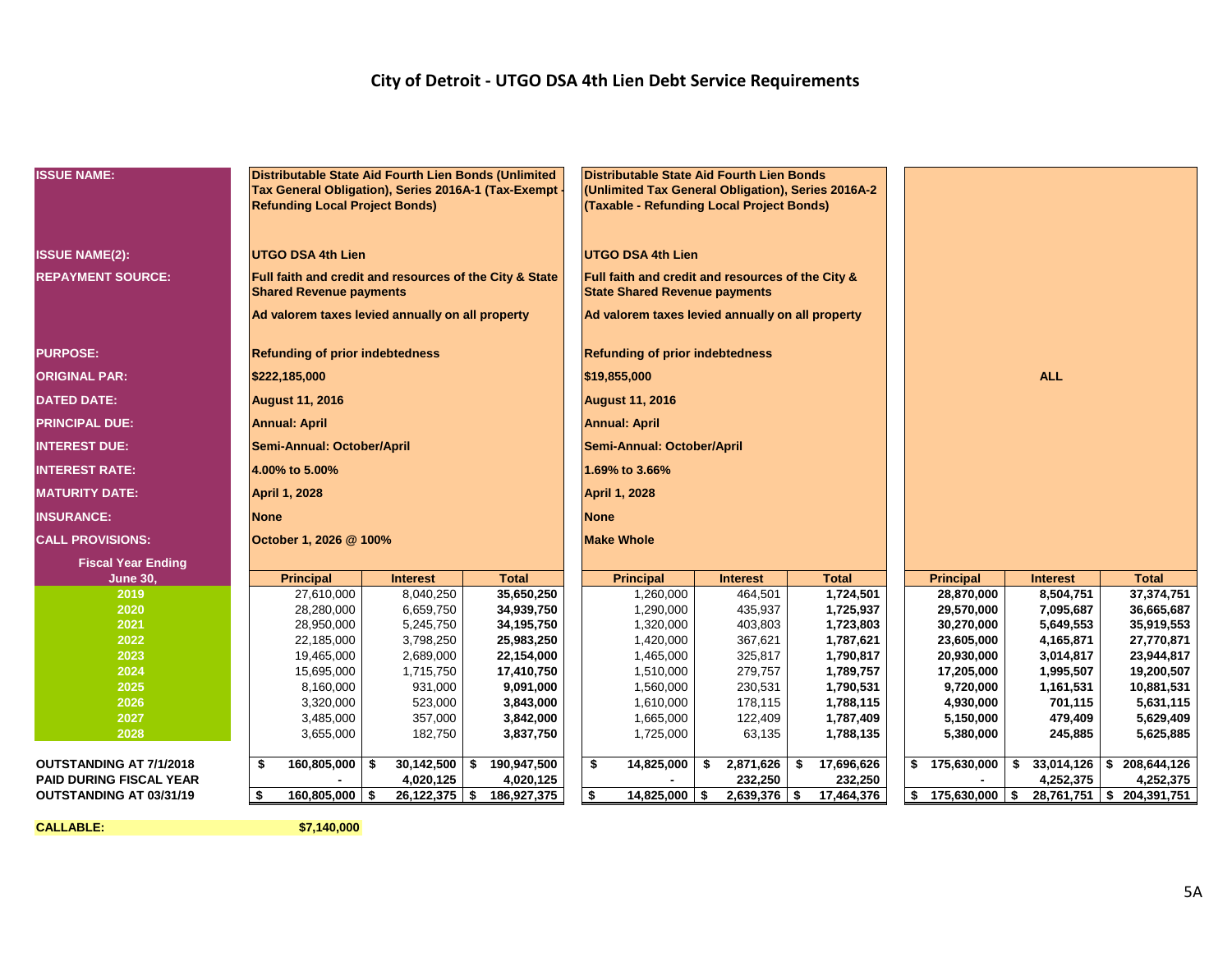#### **City of Detroit - LTGO DSA 5th Lien Debt Service Requirements**

| <b>LTGO DSA Fifth Lien Bonds</b><br>Full faith and credit and resources of the City, additionally Detroit's<br>share of State Shared Revenue payments.<br>Ad valorem taxes levied annually on all property<br><b>Funding Tender of Bonds (whole or in part)</b><br>\$175,985,000<br><b>December 13, 2018</b><br><b>Annual: November</b><br>Semi-Annual: November/May<br><b>INTEREST DUE:</b><br><b>INTEREST RATE:</b><br>4.920% to 5.020%<br><b>November 1, 2043</b><br><b>MATURITY DATE:</b><br><b>INSURANCE:</b><br><b>Noninsured</b><br><b>Make-Whole</b><br><b>CALL PROVISIONS:</b><br><b>Total</b><br><b>Fiscal Year Ending</b><br><b>Principal</b><br><b>Interest</b><br><b>June 30,</b><br>2019<br>3,352,285<br>3,352,285<br>2020<br>8,745,092<br>8,745,092<br>2021<br>8,745,092<br>8,745,092<br>2022<br>8,745,092<br>8,745,092<br>2023<br>8,745,092<br>8,745,092<br>2024<br>8,745,092<br>8,745,092<br>2025<br>8,745,092<br>8,745,092<br>2026<br>8,745,092<br>8,745,092<br>2027<br>8,745,092<br>8,745,092<br>2028<br>8,745,092<br>8,745,092<br>2029<br>8,745,092<br>8,745,092<br>2030<br>8,745,092<br>8,745,092<br>2031<br>8,745,092<br>8,745,092<br>2032<br>8,745,092<br>8,745,092<br>2033<br>8,745,092<br>8,745,092<br>2034<br>5,755,000<br>14,358,519<br>8,603,519<br>2035<br>865,000<br>8,440,667<br>9,305,667<br>2036<br>2,855,000<br>8,349,155<br>11,204,155<br>2037<br>\$19,560,000<br>\$7,797,746<br>27,357,746<br>2038<br>\$19,720,000<br>\$6,831,458<br>26,551,458<br>2039<br>\$20,100,000<br>\$5,851,886<br>25,951,886<br>2040<br>\$20,500,000<br>\$4,853,126<br>25,353,126<br>2041<br>\$20,935,000<br>\$3,823,358<br>24,758,358<br>2042<br>\$21,400,000<br>\$2,760,749<br>24,160,749<br>2043<br>\$21,890,000<br>\$1,674,170<br>23,564,170<br>2044<br>\$22,405,000<br>\$562,366<br>22,967,366<br><b>OUTSTANDING AT 7/1/2018</b><br>\$<br>\$<br>\$<br>175,985,000<br>185,331,772<br>361,316,772<br><b>PAID DURING FISCAL YEAR</b><br>\$<br>175,985,000<br>\$<br>185,331,772<br>\$<br>361,316,772 | <b>ISSUE NAME:</b>      | Distributable State Aid Fifth Lien Bonds (Limited Tax General<br>Obligation), Series 2018 (Taxable) |  |  |  |  |  |  |  |  |  |  |  |  |  |
|-------------------------------------------------------------------------------------------------------------------------------------------------------------------------------------------------------------------------------------------------------------------------------------------------------------------------------------------------------------------------------------------------------------------------------------------------------------------------------------------------------------------------------------------------------------------------------------------------------------------------------------------------------------------------------------------------------------------------------------------------------------------------------------------------------------------------------------------------------------------------------------------------------------------------------------------------------------------------------------------------------------------------------------------------------------------------------------------------------------------------------------------------------------------------------------------------------------------------------------------------------------------------------------------------------------------------------------------------------------------------------------------------------------------------------------------------------------------------------------------------------------------------------------------------------------------------------------------------------------------------------------------------------------------------------------------------------------------------------------------------------------------------------------------------------------------------------------------------------------------------------------------------------------------------------------------------------------------------------------------------------------------|-------------------------|-----------------------------------------------------------------------------------------------------|--|--|--|--|--|--|--|--|--|--|--|--|--|
|                                                                                                                                                                                                                                                                                                                                                                                                                                                                                                                                                                                                                                                                                                                                                                                                                                                                                                                                                                                                                                                                                                                                                                                                                                                                                                                                                                                                                                                                                                                                                                                                                                                                                                                                                                                                                                                                                                                                                                                                                   | <b>ISSUE NAME(2):</b>   |                                                                                                     |  |  |  |  |  |  |  |  |  |  |  |  |  |
|                                                                                                                                                                                                                                                                                                                                                                                                                                                                                                                                                                                                                                                                                                                                                                                                                                                                                                                                                                                                                                                                                                                                                                                                                                                                                                                                                                                                                                                                                                                                                                                                                                                                                                                                                                                                                                                                                                                                                                                                                   | <b>REPAYMENT</b>        |                                                                                                     |  |  |  |  |  |  |  |  |  |  |  |  |  |
|                                                                                                                                                                                                                                                                                                                                                                                                                                                                                                                                                                                                                                                                                                                                                                                                                                                                                                                                                                                                                                                                                                                                                                                                                                                                                                                                                                                                                                                                                                                                                                                                                                                                                                                                                                                                                                                                                                                                                                                                                   |                         |                                                                                                     |  |  |  |  |  |  |  |  |  |  |  |  |  |
|                                                                                                                                                                                                                                                                                                                                                                                                                                                                                                                                                                                                                                                                                                                                                                                                                                                                                                                                                                                                                                                                                                                                                                                                                                                                                                                                                                                                                                                                                                                                                                                                                                                                                                                                                                                                                                                                                                                                                                                                                   | <b>SOURCE:</b>          |                                                                                                     |  |  |  |  |  |  |  |  |  |  |  |  |  |
|                                                                                                                                                                                                                                                                                                                                                                                                                                                                                                                                                                                                                                                                                                                                                                                                                                                                                                                                                                                                                                                                                                                                                                                                                                                                                                                                                                                                                                                                                                                                                                                                                                                                                                                                                                                                                                                                                                                                                                                                                   | <b>PURPOSE:</b>         |                                                                                                     |  |  |  |  |  |  |  |  |  |  |  |  |  |
|                                                                                                                                                                                                                                                                                                                                                                                                                                                                                                                                                                                                                                                                                                                                                                                                                                                                                                                                                                                                                                                                                                                                                                                                                                                                                                                                                                                                                                                                                                                                                                                                                                                                                                                                                                                                                                                                                                                                                                                                                   | <b>ORIGINAL PAR:</b>    |                                                                                                     |  |  |  |  |  |  |  |  |  |  |  |  |  |
|                                                                                                                                                                                                                                                                                                                                                                                                                                                                                                                                                                                                                                                                                                                                                                                                                                                                                                                                                                                                                                                                                                                                                                                                                                                                                                                                                                                                                                                                                                                                                                                                                                                                                                                                                                                                                                                                                                                                                                                                                   | <b>DATED DATE:</b>      |                                                                                                     |  |  |  |  |  |  |  |  |  |  |  |  |  |
|                                                                                                                                                                                                                                                                                                                                                                                                                                                                                                                                                                                                                                                                                                                                                                                                                                                                                                                                                                                                                                                                                                                                                                                                                                                                                                                                                                                                                                                                                                                                                                                                                                                                                                                                                                                                                                                                                                                                                                                                                   | <b>PRINCIPAL DUE:</b>   |                                                                                                     |  |  |  |  |  |  |  |  |  |  |  |  |  |
|                                                                                                                                                                                                                                                                                                                                                                                                                                                                                                                                                                                                                                                                                                                                                                                                                                                                                                                                                                                                                                                                                                                                                                                                                                                                                                                                                                                                                                                                                                                                                                                                                                                                                                                                                                                                                                                                                                                                                                                                                   |                         |                                                                                                     |  |  |  |  |  |  |  |  |  |  |  |  |  |
|                                                                                                                                                                                                                                                                                                                                                                                                                                                                                                                                                                                                                                                                                                                                                                                                                                                                                                                                                                                                                                                                                                                                                                                                                                                                                                                                                                                                                                                                                                                                                                                                                                                                                                                                                                                                                                                                                                                                                                                                                   |                         |                                                                                                     |  |  |  |  |  |  |  |  |  |  |  |  |  |
|                                                                                                                                                                                                                                                                                                                                                                                                                                                                                                                                                                                                                                                                                                                                                                                                                                                                                                                                                                                                                                                                                                                                                                                                                                                                                                                                                                                                                                                                                                                                                                                                                                                                                                                                                                                                                                                                                                                                                                                                                   |                         |                                                                                                     |  |  |  |  |  |  |  |  |  |  |  |  |  |
|                                                                                                                                                                                                                                                                                                                                                                                                                                                                                                                                                                                                                                                                                                                                                                                                                                                                                                                                                                                                                                                                                                                                                                                                                                                                                                                                                                                                                                                                                                                                                                                                                                                                                                                                                                                                                                                                                                                                                                                                                   |                         |                                                                                                     |  |  |  |  |  |  |  |  |  |  |  |  |  |
|                                                                                                                                                                                                                                                                                                                                                                                                                                                                                                                                                                                                                                                                                                                                                                                                                                                                                                                                                                                                                                                                                                                                                                                                                                                                                                                                                                                                                                                                                                                                                                                                                                                                                                                                                                                                                                                                                                                                                                                                                   |                         |                                                                                                     |  |  |  |  |  |  |  |  |  |  |  |  |  |
|                                                                                                                                                                                                                                                                                                                                                                                                                                                                                                                                                                                                                                                                                                                                                                                                                                                                                                                                                                                                                                                                                                                                                                                                                                                                                                                                                                                                                                                                                                                                                                                                                                                                                                                                                                                                                                                                                                                                                                                                                   |                         |                                                                                                     |  |  |  |  |  |  |  |  |  |  |  |  |  |
|                                                                                                                                                                                                                                                                                                                                                                                                                                                                                                                                                                                                                                                                                                                                                                                                                                                                                                                                                                                                                                                                                                                                                                                                                                                                                                                                                                                                                                                                                                                                                                                                                                                                                                                                                                                                                                                                                                                                                                                                                   |                         |                                                                                                     |  |  |  |  |  |  |  |  |  |  |  |  |  |
|                                                                                                                                                                                                                                                                                                                                                                                                                                                                                                                                                                                                                                                                                                                                                                                                                                                                                                                                                                                                                                                                                                                                                                                                                                                                                                                                                                                                                                                                                                                                                                                                                                                                                                                                                                                                                                                                                                                                                                                                                   |                         |                                                                                                     |  |  |  |  |  |  |  |  |  |  |  |  |  |
|                                                                                                                                                                                                                                                                                                                                                                                                                                                                                                                                                                                                                                                                                                                                                                                                                                                                                                                                                                                                                                                                                                                                                                                                                                                                                                                                                                                                                                                                                                                                                                                                                                                                                                                                                                                                                                                                                                                                                                                                                   |                         |                                                                                                     |  |  |  |  |  |  |  |  |  |  |  |  |  |
|                                                                                                                                                                                                                                                                                                                                                                                                                                                                                                                                                                                                                                                                                                                                                                                                                                                                                                                                                                                                                                                                                                                                                                                                                                                                                                                                                                                                                                                                                                                                                                                                                                                                                                                                                                                                                                                                                                                                                                                                                   |                         |                                                                                                     |  |  |  |  |  |  |  |  |  |  |  |  |  |
|                                                                                                                                                                                                                                                                                                                                                                                                                                                                                                                                                                                                                                                                                                                                                                                                                                                                                                                                                                                                                                                                                                                                                                                                                                                                                                                                                                                                                                                                                                                                                                                                                                                                                                                                                                                                                                                                                                                                                                                                                   |                         |                                                                                                     |  |  |  |  |  |  |  |  |  |  |  |  |  |
|                                                                                                                                                                                                                                                                                                                                                                                                                                                                                                                                                                                                                                                                                                                                                                                                                                                                                                                                                                                                                                                                                                                                                                                                                                                                                                                                                                                                                                                                                                                                                                                                                                                                                                                                                                                                                                                                                                                                                                                                                   |                         |                                                                                                     |  |  |  |  |  |  |  |  |  |  |  |  |  |
|                                                                                                                                                                                                                                                                                                                                                                                                                                                                                                                                                                                                                                                                                                                                                                                                                                                                                                                                                                                                                                                                                                                                                                                                                                                                                                                                                                                                                                                                                                                                                                                                                                                                                                                                                                                                                                                                                                                                                                                                                   |                         |                                                                                                     |  |  |  |  |  |  |  |  |  |  |  |  |  |
|                                                                                                                                                                                                                                                                                                                                                                                                                                                                                                                                                                                                                                                                                                                                                                                                                                                                                                                                                                                                                                                                                                                                                                                                                                                                                                                                                                                                                                                                                                                                                                                                                                                                                                                                                                                                                                                                                                                                                                                                                   |                         |                                                                                                     |  |  |  |  |  |  |  |  |  |  |  |  |  |
|                                                                                                                                                                                                                                                                                                                                                                                                                                                                                                                                                                                                                                                                                                                                                                                                                                                                                                                                                                                                                                                                                                                                                                                                                                                                                                                                                                                                                                                                                                                                                                                                                                                                                                                                                                                                                                                                                                                                                                                                                   |                         |                                                                                                     |  |  |  |  |  |  |  |  |  |  |  |  |  |
|                                                                                                                                                                                                                                                                                                                                                                                                                                                                                                                                                                                                                                                                                                                                                                                                                                                                                                                                                                                                                                                                                                                                                                                                                                                                                                                                                                                                                                                                                                                                                                                                                                                                                                                                                                                                                                                                                                                                                                                                                   |                         |                                                                                                     |  |  |  |  |  |  |  |  |  |  |  |  |  |
|                                                                                                                                                                                                                                                                                                                                                                                                                                                                                                                                                                                                                                                                                                                                                                                                                                                                                                                                                                                                                                                                                                                                                                                                                                                                                                                                                                                                                                                                                                                                                                                                                                                                                                                                                                                                                                                                                                                                                                                                                   |                         |                                                                                                     |  |  |  |  |  |  |  |  |  |  |  |  |  |
|                                                                                                                                                                                                                                                                                                                                                                                                                                                                                                                                                                                                                                                                                                                                                                                                                                                                                                                                                                                                                                                                                                                                                                                                                                                                                                                                                                                                                                                                                                                                                                                                                                                                                                                                                                                                                                                                                                                                                                                                                   |                         |                                                                                                     |  |  |  |  |  |  |  |  |  |  |  |  |  |
|                                                                                                                                                                                                                                                                                                                                                                                                                                                                                                                                                                                                                                                                                                                                                                                                                                                                                                                                                                                                                                                                                                                                                                                                                                                                                                                                                                                                                                                                                                                                                                                                                                                                                                                                                                                                                                                                                                                                                                                                                   |                         |                                                                                                     |  |  |  |  |  |  |  |  |  |  |  |  |  |
|                                                                                                                                                                                                                                                                                                                                                                                                                                                                                                                                                                                                                                                                                                                                                                                                                                                                                                                                                                                                                                                                                                                                                                                                                                                                                                                                                                                                                                                                                                                                                                                                                                                                                                                                                                                                                                                                                                                                                                                                                   |                         |                                                                                                     |  |  |  |  |  |  |  |  |  |  |  |  |  |
|                                                                                                                                                                                                                                                                                                                                                                                                                                                                                                                                                                                                                                                                                                                                                                                                                                                                                                                                                                                                                                                                                                                                                                                                                                                                                                                                                                                                                                                                                                                                                                                                                                                                                                                                                                                                                                                                                                                                                                                                                   |                         |                                                                                                     |  |  |  |  |  |  |  |  |  |  |  |  |  |
|                                                                                                                                                                                                                                                                                                                                                                                                                                                                                                                                                                                                                                                                                                                                                                                                                                                                                                                                                                                                                                                                                                                                                                                                                                                                                                                                                                                                                                                                                                                                                                                                                                                                                                                                                                                                                                                                                                                                                                                                                   |                         |                                                                                                     |  |  |  |  |  |  |  |  |  |  |  |  |  |
|                                                                                                                                                                                                                                                                                                                                                                                                                                                                                                                                                                                                                                                                                                                                                                                                                                                                                                                                                                                                                                                                                                                                                                                                                                                                                                                                                                                                                                                                                                                                                                                                                                                                                                                                                                                                                                                                                                                                                                                                                   |                         |                                                                                                     |  |  |  |  |  |  |  |  |  |  |  |  |  |
|                                                                                                                                                                                                                                                                                                                                                                                                                                                                                                                                                                                                                                                                                                                                                                                                                                                                                                                                                                                                                                                                                                                                                                                                                                                                                                                                                                                                                                                                                                                                                                                                                                                                                                                                                                                                                                                                                                                                                                                                                   |                         |                                                                                                     |  |  |  |  |  |  |  |  |  |  |  |  |  |
|                                                                                                                                                                                                                                                                                                                                                                                                                                                                                                                                                                                                                                                                                                                                                                                                                                                                                                                                                                                                                                                                                                                                                                                                                                                                                                                                                                                                                                                                                                                                                                                                                                                                                                                                                                                                                                                                                                                                                                                                                   |                         |                                                                                                     |  |  |  |  |  |  |  |  |  |  |  |  |  |
|                                                                                                                                                                                                                                                                                                                                                                                                                                                                                                                                                                                                                                                                                                                                                                                                                                                                                                                                                                                                                                                                                                                                                                                                                                                                                                                                                                                                                                                                                                                                                                                                                                                                                                                                                                                                                                                                                                                                                                                                                   |                         |                                                                                                     |  |  |  |  |  |  |  |  |  |  |  |  |  |
|                                                                                                                                                                                                                                                                                                                                                                                                                                                                                                                                                                                                                                                                                                                                                                                                                                                                                                                                                                                                                                                                                                                                                                                                                                                                                                                                                                                                                                                                                                                                                                                                                                                                                                                                                                                                                                                                                                                                                                                                                   |                         |                                                                                                     |  |  |  |  |  |  |  |  |  |  |  |  |  |
|                                                                                                                                                                                                                                                                                                                                                                                                                                                                                                                                                                                                                                                                                                                                                                                                                                                                                                                                                                                                                                                                                                                                                                                                                                                                                                                                                                                                                                                                                                                                                                                                                                                                                                                                                                                                                                                                                                                                                                                                                   |                         |                                                                                                     |  |  |  |  |  |  |  |  |  |  |  |  |  |
|                                                                                                                                                                                                                                                                                                                                                                                                                                                                                                                                                                                                                                                                                                                                                                                                                                                                                                                                                                                                                                                                                                                                                                                                                                                                                                                                                                                                                                                                                                                                                                                                                                                                                                                                                                                                                                                                                                                                                                                                                   |                         |                                                                                                     |  |  |  |  |  |  |  |  |  |  |  |  |  |
|                                                                                                                                                                                                                                                                                                                                                                                                                                                                                                                                                                                                                                                                                                                                                                                                                                                                                                                                                                                                                                                                                                                                                                                                                                                                                                                                                                                                                                                                                                                                                                                                                                                                                                                                                                                                                                                                                                                                                                                                                   |                         |                                                                                                     |  |  |  |  |  |  |  |  |  |  |  |  |  |
|                                                                                                                                                                                                                                                                                                                                                                                                                                                                                                                                                                                                                                                                                                                                                                                                                                                                                                                                                                                                                                                                                                                                                                                                                                                                                                                                                                                                                                                                                                                                                                                                                                                                                                                                                                                                                                                                                                                                                                                                                   |                         |                                                                                                     |  |  |  |  |  |  |  |  |  |  |  |  |  |
|                                                                                                                                                                                                                                                                                                                                                                                                                                                                                                                                                                                                                                                                                                                                                                                                                                                                                                                                                                                                                                                                                                                                                                                                                                                                                                                                                                                                                                                                                                                                                                                                                                                                                                                                                                                                                                                                                                                                                                                                                   |                         |                                                                                                     |  |  |  |  |  |  |  |  |  |  |  |  |  |
|                                                                                                                                                                                                                                                                                                                                                                                                                                                                                                                                                                                                                                                                                                                                                                                                                                                                                                                                                                                                                                                                                                                                                                                                                                                                                                                                                                                                                                                                                                                                                                                                                                                                                                                                                                                                                                                                                                                                                                                                                   |                         |                                                                                                     |  |  |  |  |  |  |  |  |  |  |  |  |  |
|                                                                                                                                                                                                                                                                                                                                                                                                                                                                                                                                                                                                                                                                                                                                                                                                                                                                                                                                                                                                                                                                                                                                                                                                                                                                                                                                                                                                                                                                                                                                                                                                                                                                                                                                                                                                                                                                                                                                                                                                                   |                         |                                                                                                     |  |  |  |  |  |  |  |  |  |  |  |  |  |
|                                                                                                                                                                                                                                                                                                                                                                                                                                                                                                                                                                                                                                                                                                                                                                                                                                                                                                                                                                                                                                                                                                                                                                                                                                                                                                                                                                                                                                                                                                                                                                                                                                                                                                                                                                                                                                                                                                                                                                                                                   | OUTSTANDING AT 03/31/19 |                                                                                                     |  |  |  |  |  |  |  |  |  |  |  |  |  |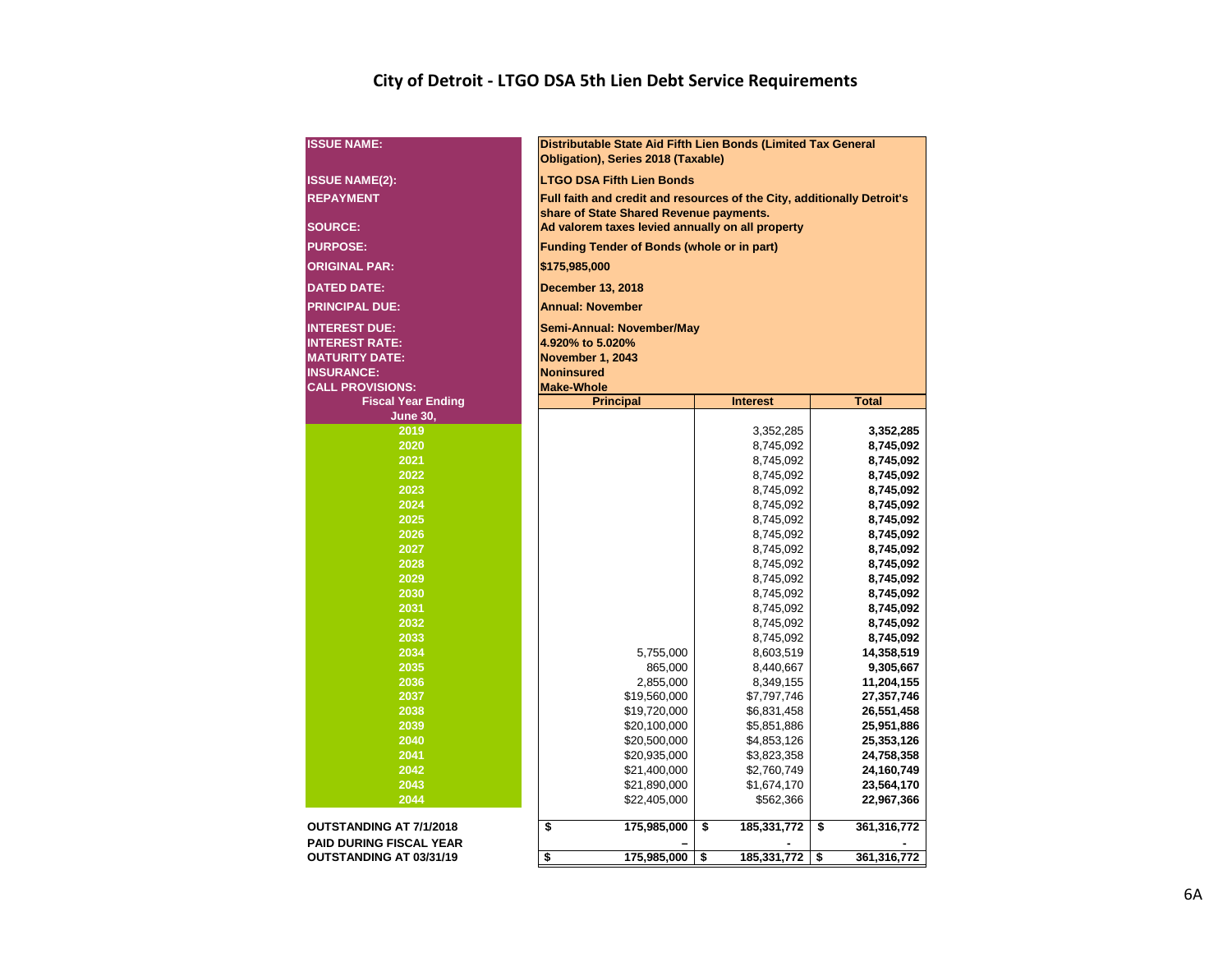| <b>ISSUE NAME:</b>                                                                                                                                                                                                                 |                                                                                                                                                                                                                  | <b>Financial Recovery Income Tax Revenue and</b><br>Refunding Bonds, Series 2014-A (Tax-Exempt) |  |                 |                                                       |     | <b>Financial Recovery Income Tax Revenue and</b><br>Refunding Bonds, Series 2014-B (Taxable)                                                                                                                          |                       |      |              |            |                  |  |                 |      |              |
|------------------------------------------------------------------------------------------------------------------------------------------------------------------------------------------------------------------------------------|------------------------------------------------------------------------------------------------------------------------------------------------------------------------------------------------------------------|-------------------------------------------------------------------------------------------------|--|-----------------|-------------------------------------------------------|-----|-----------------------------------------------------------------------------------------------------------------------------------------------------------------------------------------------------------------------|-----------------------|------|--------------|------------|------------------|--|-----------------|------|--------------|
| <b>ISSUE NAME(2):</b>                                                                                                                                                                                                              |                                                                                                                                                                                                                  | <b>Exit Financing (Remarketed)</b>                                                              |  |                 |                                                       |     | <b>Exit Financing (Remarketed)</b>                                                                                                                                                                                    |                       |      |              |            |                  |  |                 |      |              |
| <b>REPAYMENT</b>                                                                                                                                                                                                                   | the City                                                                                                                                                                                                         |                                                                                                 |  |                 | Income Taxes & Full faith and credit and resources of |     | Income Taxes & Full faith and credit and resources<br>of the City                                                                                                                                                     |                       |      |              |            |                  |  |                 |      |              |
| <b>SOURCE:</b><br><b>PURPOSE:</b><br><b>ORIGINAL PAR:</b><br><b>DATED DATE:</b><br><b>PRINCIPAL DUE:</b><br><b>INTEREST DUE:</b><br><b>INTEREST RATE:</b><br><b>MATURITY DATE:</b><br><b>INSURANCE:</b><br><b>CALL PROVISIONS:</b> | <b>Income Taxes</b><br><b>Financial Recovery</b><br>\$134,725,000<br>September 1, 2015<br><b>Annual: October</b><br>Semi Annual: October/April<br>3.40% to 4.50%<br>October 1, 2029<br>Noninsured<br><b>None</b> |                                                                                                 |  |                 |                                                       |     | <b>Income Taxes</b><br><b>Financial Recovery</b><br>\$110,275,000<br>September 1, 2015<br><b>Annual: October</b><br>Semi Annual: October/April<br>4.60%<br><b>October 1, 2022</b><br><b>Noninsured</b><br><b>None</b> |                       |      |              | <b>ALL</b> |                  |  |                 |      |              |
|                                                                                                                                                                                                                                    |                                                                                                                                                                                                                  | <b>Principal</b>                                                                                |  | <b>Interest</b> | <b>Total</b>                                          |     | <b>Principal</b>                                                                                                                                                                                                      | <b>Interest</b>       |      | <b>Total</b> |            | <b>Principal</b> |  | <b>Interest</b> |      | <b>Total</b> |
| <b>Fiscal Year Ending</b>                                                                                                                                                                                                          |                                                                                                                                                                                                                  |                                                                                                 |  |                 |                                                       |     |                                                                                                                                                                                                                       |                       |      |              |            |                  |  |                 |      |              |
| <b>June 30,</b>                                                                                                                                                                                                                    |                                                                                                                                                                                                                  |                                                                                                 |  |                 |                                                       |     |                                                                                                                                                                                                                       |                       |      |              |            |                  |  |                 |      |              |
| 2019                                                                                                                                                                                                                               |                                                                                                                                                                                                                  |                                                                                                 |  | 5,831,106       | 5,831,106                                             |     | 13,425,000                                                                                                                                                                                                            | 4,622,425             |      | 18,047,425   |            | 13,425,000       |  | 10,453,531      |      | 23,878,531   |
| 2020                                                                                                                                                                                                                               |                                                                                                                                                                                                                  |                                                                                                 |  | 5,831,106       | 5,831,106                                             |     | 22,890,000                                                                                                                                                                                                            | 3,787,180             |      | 26,677,180   |            | 22,890,000       |  | 9,618,286       |      | 32,508,286   |
| 2021                                                                                                                                                                                                                               |                                                                                                                                                                                                                  | 2,000,000                                                                                       |  | 5,797,106       | 7,797,106                                             |     | 22,200,000                                                                                                                                                                                                            | 2,750,110             |      | 24,950,110   |            | 24,200,000       |  | 8,547,216       |      | 32,747,216   |
| 2022                                                                                                                                                                                                                               |                                                                                                                                                                                                                  | 2,000,000                                                                                       |  | 5,727,106       | 7,727,106                                             |     | 23,605,000                                                                                                                                                                                                            | 1,696,595             |      | 25,301,595   |            | 25,605,000       |  | 7,423,701       |      | 33,028,701   |
| 2023                                                                                                                                                                                                                               |                                                                                                                                                                                                                  | 2,000,000                                                                                       |  | 5,653,106       | 7,653,106                                             |     | 25,080,000                                                                                                                                                                                                            | 576,840               |      | 25,656,840   |            | 27,080,000       |  | 6,229,946       |      | 33,309,946   |
| 2024                                                                                                                                                                                                                               |                                                                                                                                                                                                                  | 15,375,000                                                                                      |  | 5,317,216       | 20,692,216                                            |     |                                                                                                                                                                                                                       |                       |      |              |            | 15,375,000       |  | 5,317,216       |      | 20,692,216   |
| 2025                                                                                                                                                                                                                               |                                                                                                                                                                                                                  | 16,285,000                                                                                      |  | 4,693,625       | 20,978,625                                            |     |                                                                                                                                                                                                                       |                       |      |              |            | 16,285,000       |  | 4,693,625       |      | 20,978,625   |
| 2026                                                                                                                                                                                                                               |                                                                                                                                                                                                                  | 17,245,000                                                                                      |  | 3,979,913       | 21,224,913                                            |     |                                                                                                                                                                                                                       |                       |      |              |            | 17,245,000       |  | 3,979,913       |      | 21,224,913   |
| 2027                                                                                                                                                                                                                               |                                                                                                                                                                                                                  | 18,265,000                                                                                      |  | 3,180,938       | 21,445,938                                            |     |                                                                                                                                                                                                                       |                       |      |              |            | 18,265,000       |  | 3,180,938       |      | 21,445,938   |
| 2028                                                                                                                                                                                                                               |                                                                                                                                                                                                                  | 19,350,000                                                                                      |  | 2,334,600       | 21,684,600                                            |     |                                                                                                                                                                                                                       |                       |      |              |            | 19,350,000       |  | 2,334,600       |      | 21,684,600   |
| 2029                                                                                                                                                                                                                               |                                                                                                                                                                                                                  | 20,495,000                                                                                      |  | 1,438,088       | 21,933,088                                            |     |                                                                                                                                                                                                                       |                       |      |              |            | 20,495,000       |  | 1,438,088       |      | 21,933,088   |
| 2030                                                                                                                                                                                                                               |                                                                                                                                                                                                                  | 21,710,000                                                                                      |  | 488,475         | 22,198,475                                            |     |                                                                                                                                                                                                                       |                       |      |              |            | 21,710,000       |  | 488,475         |      | 22,198,475   |
|                                                                                                                                                                                                                                    |                                                                                                                                                                                                                  |                                                                                                 |  |                 |                                                       |     |                                                                                                                                                                                                                       |                       |      |              |            |                  |  |                 |      |              |
| <b>OUTSTANDING AT 7/1/2018</b>                                                                                                                                                                                                     | \$                                                                                                                                                                                                               | $134,725,000$ \$                                                                                |  | 50,272,384      | 184,997,384<br><b>S</b>                               | -\$ | 107,200,000                                                                                                                                                                                                           | \$<br>$13,433,150$ \$ |      | 120,633,150  | \$         | $241,925,000$ \$ |  | $63,705,534$ \$ |      | 305,630,534  |
| <b>PAID DURING FISCAL YEAR</b>                                                                                                                                                                                                     |                                                                                                                                                                                                                  |                                                                                                 |  | 2,915,553       | 2,915,553                                             |     | 13,425,000                                                                                                                                                                                                            | 2,536,325             |      | 15,961,325   |            | 13,425,000       |  | 5,451,878       |      | 18,876,878   |
| <b>OUTSTANDING AT 03/31/19</b>                                                                                                                                                                                                     | \$                                                                                                                                                                                                               | 134,725,000 \$                                                                                  |  | 47,356,831      | l Si<br>182,081,831                                   | \$  | 93,775,000                                                                                                                                                                                                            | 10,896,825            | - \$ | 104,671,825  | \$         | $228,500,000$ \$ |  | 58,253,656      | - \$ | 286,753,656  |

Note: On January 22, 2019, \$3,075,000 of the Series 2014-B Bonds were redeemed.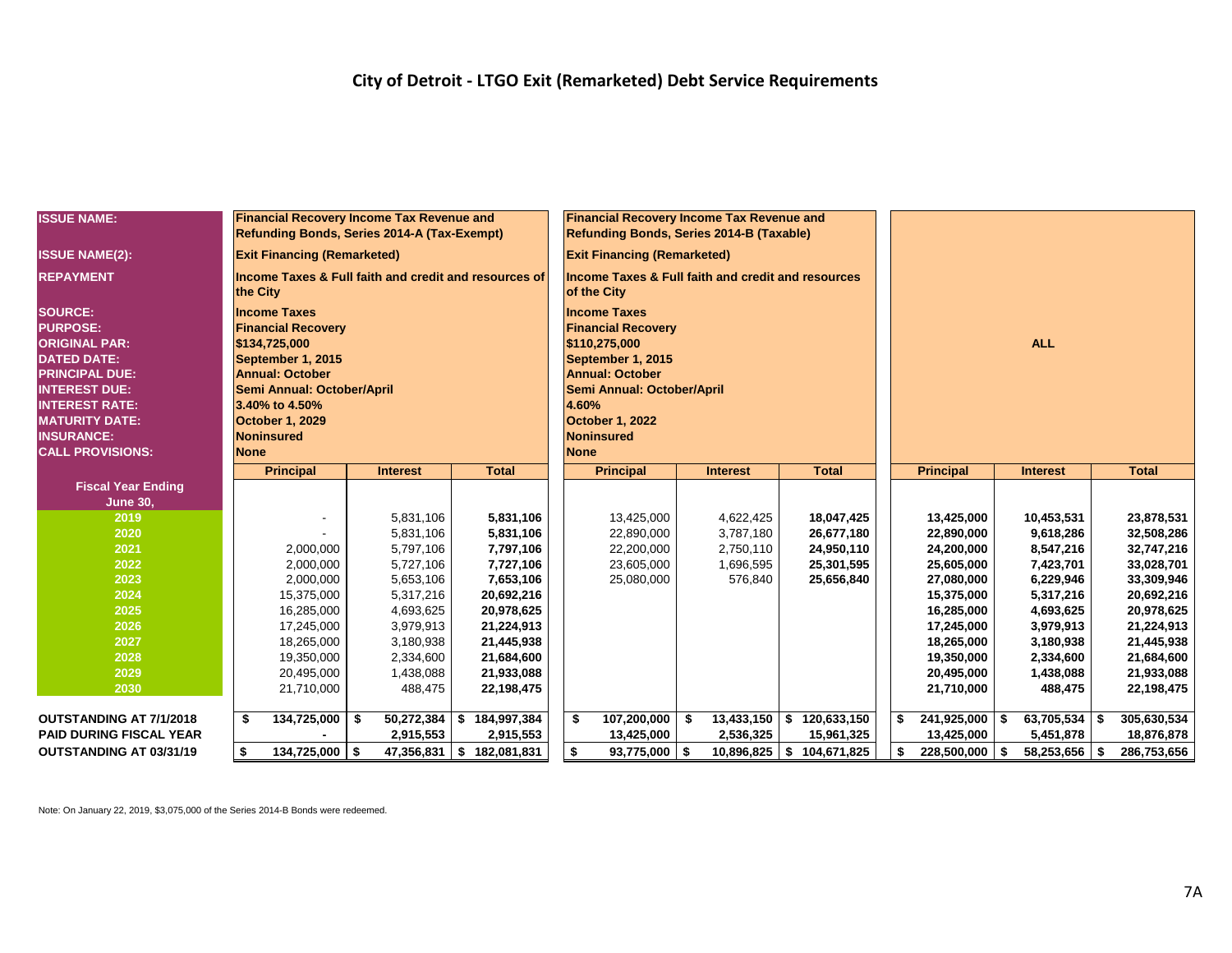#### **City of Detroit - LTGO B-Notes Debt Service Requirements**

| <b>ISSUE NAME:</b>                    | Financial Recovery Bonds, Series 2014-B1 (Federally<br>Taxable) |                          |                         | Financial Recovery Bonds, Series 2014-B2 (Federally<br>Taxable) |                                                 |    |                          |  |                    |      |                  |                          |                          |  |  |  |
|---------------------------------------|-----------------------------------------------------------------|--------------------------|-------------------------|-----------------------------------------------------------------|-------------------------------------------------|----|--------------------------|--|--------------------|------|------------------|--------------------------|--------------------------|--|--|--|
| <b>ISSUE NAME(2):</b>                 | <b>B-Notes</b>                                                  |                          |                         |                                                                 | <b>B-Notes</b>                                  |    |                          |  |                    |      |                  |                          |                          |  |  |  |
| <b>REPAYMENT SOURCE:</b>              | Full faith and credit and resources of the City                 |                          |                         |                                                                 | Full faith and credit and resources of the City |    |                          |  |                    |      |                  |                          |                          |  |  |  |
| <b>PURPOSE:</b>                       | <b>Financial Recovery</b>                                       |                          |                         |                                                                 | <b>Financial Recovery</b>                       |    |                          |  |                    |      |                  |                          |                          |  |  |  |
| <b>ORIGINAL PAR:</b>                  | \$616,560,047                                                   |                          |                         |                                                                 | \$15,404,098                                    |    |                          |  |                    |      |                  | ALL.                     |                          |  |  |  |
| <b>DATED DATE:</b>                    | <b>December 10, 2014</b>                                        |                          |                         |                                                                 | <b>December 10, 2014</b>                        |    |                          |  |                    |      |                  |                          |                          |  |  |  |
| <b>PRINCIPAL DUE:</b>                 | <b>Annual: April</b>                                            |                          |                         |                                                                 | <b>Annual: April</b>                            |    |                          |  |                    |      |                  |                          |                          |  |  |  |
| <b>INTEREST DUE:</b>                  | Semi Annual: April/October                                      |                          |                         |                                                                 | Semi Annual: April/October                      |    |                          |  |                    |      |                  |                          |                          |  |  |  |
| <b>INTEREST RATE:</b>                 | 4.00% to 6.00%                                                  |                          |                         |                                                                 | 4.00% to 6.00%                                  |    |                          |  |                    |      |                  |                          |                          |  |  |  |
| <b>MATURITY DATE:</b>                 | April 1, 2044                                                   |                          | April 1, 2044           |                                                                 |                                                 |    |                          |  |                    |      |                  |                          |                          |  |  |  |
| <b>INSURANCE:</b>                     | <b>Noninsured</b>                                               |                          | <b>Noninsured</b>       |                                                                 |                                                 |    |                          |  |                    |      |                  |                          |                          |  |  |  |
| <b>CALL PROVISIONS:</b>               | <b>None</b>                                                     |                          |                         |                                                                 | <b>None</b>                                     |    |                          |  |                    |      |                  |                          |                          |  |  |  |
|                                       | <b>Principal</b>                                                | <b>Interest</b>          | <b>Total</b>            |                                                                 | <b>Principal</b>                                |    | <b>Interest</b>          |  | <b>Total</b>       |      | <b>Principal</b> | <b>Interest</b>          | <b>Total</b>             |  |  |  |
| <b>Fiscal Year Ending</b>             |                                                                 |                          |                         |                                                                 |                                                 |    |                          |  |                    |      |                  |                          |                          |  |  |  |
| <b>June 30,</b>                       |                                                                 |                          |                         |                                                                 |                                                 |    |                          |  |                    |      |                  |                          |                          |  |  |  |
| 2019<br>2020                          |                                                                 | 8,486,652                | 8,486,652<br>16,973,304 |                                                                 |                                                 |    | 199,583.92               |  | 199,584<br>399,168 |      |                  | 8,686,236                | 8,686,236                |  |  |  |
| 2021                                  |                                                                 | 16,973,304<br>16,973,304 | 16,973,304              |                                                                 |                                                 |    | 399,167.84<br>399,167.84 |  | 399,168            |      |                  | 17,372,472<br>17,372,472 | 17,372,472<br>17,372,472 |  |  |  |
| 2022                                  |                                                                 |                          | 16,973,304              |                                                                 |                                                 |    |                          |  | 399,168            |      |                  | 17,372,472               | 17,372,472               |  |  |  |
| 2023                                  |                                                                 | 16,973,304<br>16,973,304 | 16,973,304              |                                                                 |                                                 |    | 399,167.84<br>399,167.84 |  | 399,168            |      | $\overline{a}$   | 17,372,472               | 17,372,472               |  |  |  |
| 2024                                  |                                                                 | 16,973,304               | 16,973,304              |                                                                 |                                                 |    | 399,167.84               |  | 399,168            |      |                  | 17,372,472               | 17,372,472               |  |  |  |
| 2025                                  | 2,411,066                                                       | 16,973,304               | 19,384,370              |                                                                 |                                                 |    | 399,167.84               |  | 399,168            |      | 2,411,066        | 17,372,472               | 19,783,538               |  |  |  |
| 2026                                  | 2,256,986                                                       | 16,876,861               | 19,133,847              |                                                                 |                                                 |    | 399,167.84               |  | 399,168            |      | 2,256,986        | 17,276,029               | 19,533,015               |  |  |  |
| 2027                                  | 2,128,183                                                       | 16,786,582               | 18,914,765              |                                                                 |                                                 |    | 399,167.84               |  | 399,168            |      | 2,128,183        | 17,185,749               | 19,313,932               |  |  |  |
| 2028                                  | 1,977,770                                                       | 16,701,454               | 18,679,224              |                                                                 |                                                 |    | 399,167.84               |  | 399,168            |      | 1,977,770        | 17,100,622               | 19,078,392               |  |  |  |
| 2029                                  | 1,807,988                                                       | 16,622,344               | 18,430,332              |                                                                 |                                                 |    | 399,167.84               |  | 399,168            |      | 1,807,988        | 17,021,511               | 18,829,499               |  |  |  |
| 2030                                  | 1,616,461                                                       | 16,550,024               | 18,166,485              |                                                                 |                                                 |    | 399,167.84               |  | 399,168            |      | 1,616,461        | 16,949,192               | 18,565,653               |  |  |  |
| 2031                                  | 23,874,105                                                      | 16,485,366               | 40,359,471              |                                                                 |                                                 |    | 399,167.84               |  | 399,168            |      | 23,874,105       | 16,884,533               | 40,758,638               |  |  |  |
| 2032                                  | 24,095,750                                                      | 15,530,401               | 39,626,151              |                                                                 | 736,738                                         |    | 399,167.84               |  | 1,135,906          |      | 24,832,488       | 15,929,569               | 40,762,057               |  |  |  |
| 2033                                  | 25,056,264                                                      | 14,566,571               | 39,622,835              |                                                                 | 770,205                                         |    | 369,698.32               |  | 1,139,903          |      | 25,826,469       | 14,936,270               | 40,762,739               |  |  |  |
| 2034                                  | 30,828,003                                                      | 13,564,321               | 44,392,324              |                                                                 | 770,205                                         |    | 338,890.12               |  | 1,109,095          |      | 31,598,208       | 13,903,211               | 45,501,419               |  |  |  |
| 2035                                  | 30,828,003                                                      | 18,496,801               | 49,324,804              |                                                                 | 770,205                                         |    | 462,122.88               |  | 1,232,328          |      | 31,598,208       | 18,958,924               | 50,557,132               |  |  |  |
| 2036                                  | 30,828,003                                                      | 16,647,121               | 47,475,124              |                                                                 | 770,205                                         |    | 415,910.58               |  | 1,186,116          |      | 31,598,208       | 17,063,031               | 48,661,239               |  |  |  |
| 2037                                  | 30,828,003                                                      | 14,797,441               | 45,625,444              |                                                                 | 770,205                                         |    | 369,698.28               |  | 1,139,903          |      | 31,598,208       | 15,167,139               | 46,765,347               |  |  |  |
| 2038                                  | 30,828,003                                                      | 12,947,760               | 43,775,763              |                                                                 | 770,205                                         |    | 323,485.98               |  | 1,093,691          |      | 31,598,208       | 13,271,246               | 44,869,454               |  |  |  |
| 2039                                  | 30,828,003                                                      | 11,098,080               | 41,926,083              |                                                                 | 770,205                                         |    | 277,273.68               |  | 1,047,479          |      | 31,598,208       | 11,375,354               | 42,973,562               |  |  |  |
| 2040                                  | 30,828,003                                                      | 9,248,400                | 40,076,403              |                                                                 | 770,205                                         |    | 231,061.38               |  | 1,001,266          |      | 31,598,208       | 9,479,462                | 41,077,670               |  |  |  |
| 2041                                  | 30,828,003                                                      | 7,398,720                | 38,226,723              |                                                                 | 770,205                                         |    | 184,849.08               |  | 955,054            |      | 31,598,208       | 7,583,569                | 39,181,777               |  |  |  |
| 2042                                  | 30,828,003                                                      | 5,549,040                | 36,377,043              |                                                                 | 770,205                                         |    | 138,636.78               |  | 908,842            |      | 31,598,208       | 5,687,677                | 37,285,885               |  |  |  |
| 2043                                  | 30,828,003                                                      | 3,699,360                | 34,527,363              |                                                                 | 770,205                                         |    | 92,424.48                |  | 862,629            |      | 31,598,208       | 3,791,784                | 35,389,992               |  |  |  |
| 2044                                  | 30,827,990                                                      | 1,849,679                | 32,677,669              |                                                                 | 770,203                                         |    | 46,212.18                |  | 816,415            |      | 31,598,193       | 1,895,892<br>33,494,085  |                          |  |  |  |
| OUTSTANDING AT 7/1/2018*              | 616,560,047<br>\$                                               | 440,840,427 \$<br>s.     | 1,057,400,474           |                                                                 | 15,404,098                                      | Ŝ. | 11,013,929               |  | 26,418,027         | \$   | 631,964,145      | 451,854,356<br>\$        | \$1,083,818,501          |  |  |  |
| PAID DURING FISCAL YEAR**             | 167,237,885                                                     | 13,869,021               | 181,106,906             |                                                                 | 4,611,167                                       |    | 351,481                  |  | 4,962,648          |      | 171,849,052      | 14,220,502               | 186,069,553              |  |  |  |
| OUTSTANDING AT 3/31/2019 <sup>T</sup> | 424,332,593 \$<br>s.                                            | 355,742,800 \$           | 780,075,393             |                                                                 | Ŝ.<br>$9,979,196$ \$                            |    | $8,639,030$ \$           |  | 18,618,226         | l \$ | $434,311,789$ \$ | 364,381,830 \$           | 798,693,619              |  |  |  |

Note: On December 13, 2018, the City purchased \$192,227,454 of its Financial Recovery Bonds Series 2014-B1 at a discounted purchase price of \$87 per \$100 in principal and \$5,424,902 of its Series-B2 Bonds at a discounted purchase price of \$85 per \$100 in principal. The amortization schedules above are for the Series 2014-B1 and 2014-B2 bonds that remain outstanding as of December 31, 2018. \*Amount outstanding before December 13, 2018, bond tender.

\*\* DETAIL ON PRINCIPAL PAID DURING THE FISCAL YEAR: For the Series 20141B1 bonds, \$192,227,454 in principal was purchased at a cost of \$167,237,884.98 and for the Series 20141B2 bonds, \$5,424,902 in principal was purchased at a cost of \$4,611,166.70.

DETAIL ON INTEREST PAID DURING THE FISCAL YEAR: On October 1, 2018, the semi-annual interest payments of \$12,331,200.94 and of \$308,081.96 were paid on the Series 2014-B1 Bonds and the Series 2014-B2 Bonds, respectively. When the bonds were tendered on December 13, 2018, accrued interest of \$1,537,819.63 and of \$43,399.22 was paid on the Series 2014 B1 bonds and Series 2014 B2 bonds, respectively,

<sup>†</sup> Principal amount differences do not total because bonds were tendered at a discount; Principal amounts PAID DURING FISCAL YEAR reflect actual payments (at discount of par) to tender bonds, not principal amounts purchas Interest amount differences do not total because interest PAID DURING FISCAL YEAR reflects semi-annual interest and accrued interest payments made before December 13, 2018, tender.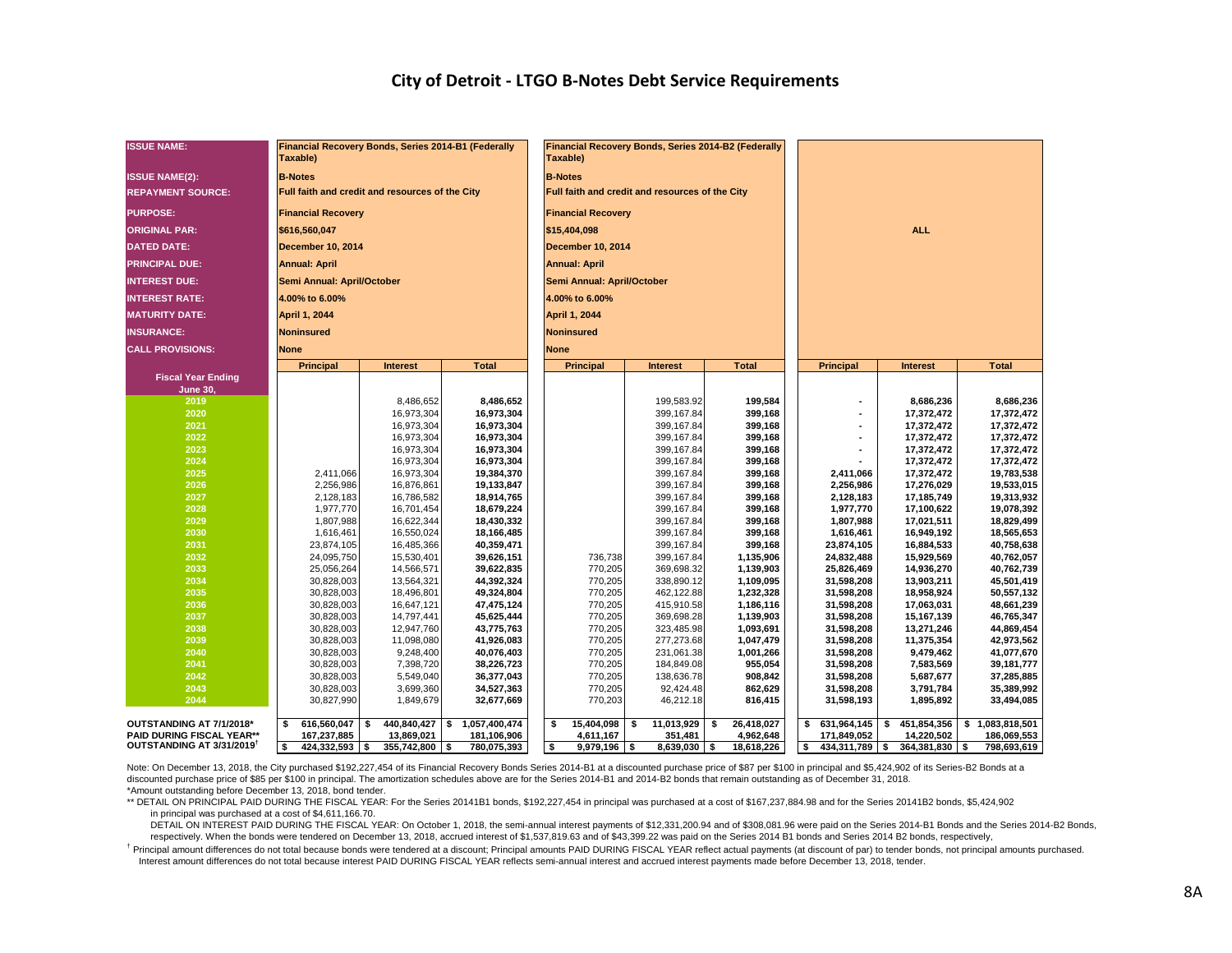#### **City of Detroit - MTF Bonds - Debt Service Requirements**

| <b>ISSUE NAME:</b><br><b>ISSUE NAME(2):</b><br><b>REPAYMENT</b><br><b>SOURCE:</b><br><b>ORIGINAL PAR:</b><br><b>DATED DATE:</b><br><b>PRINCIPAL DUE:</b><br><b>INTEREST DUE:</b> | <b>City of Detroit Transportation Project</b><br><b>MTF Bonds</b><br><b>Act 51 dollars</b><br><b>Act 51 dollars</b><br>\$124,500,000* (of which \$34,000,000 has been drawn<br>down)<br><b>November 16, 2017</b><br><b>April 1</b><br><b>April 1</b> |                            |                             |  |  |  |  |  |  |  |
|----------------------------------------------------------------------------------------------------------------------------------------------------------------------------------|------------------------------------------------------------------------------------------------------------------------------------------------------------------------------------------------------------------------------------------------------|----------------------------|-----------------------------|--|--|--|--|--|--|--|
| <b>INTEREST RATE:</b><br><b>MATURITY DATE:</b><br><b>INSURANCE:</b><br><b>CALL PROVISIONS:</b>                                                                                   | 2.38% to 3.49%<br>April 1, 2032<br><b>None</b><br>7 year                                                                                                                                                                                             |                            |                             |  |  |  |  |  |  |  |
| <b>Fiscal Year Ending</b><br><b>June 30,</b>                                                                                                                                     | <b>Principal</b>                                                                                                                                                                                                                                     | <b>Interest</b>            | <b>Total</b>                |  |  |  |  |  |  |  |
|                                                                                                                                                                                  |                                                                                                                                                                                                                                                      |                            |                             |  |  |  |  |  |  |  |
|                                                                                                                                                                                  |                                                                                                                                                                                                                                                      |                            |                             |  |  |  |  |  |  |  |
| 2019                                                                                                                                                                             |                                                                                                                                                                                                                                                      | 1,205,755                  | 1,205,755                   |  |  |  |  |  |  |  |
| 2020                                                                                                                                                                             |                                                                                                                                                                                                                                                      | 1,339,225                  | 1,339,225                   |  |  |  |  |  |  |  |
| 2021<br>2022                                                                                                                                                                     | 9,145,000                                                                                                                                                                                                                                            | 1,339,225                  | 10,484,225                  |  |  |  |  |  |  |  |
| 2023                                                                                                                                                                             | 9,345,000                                                                                                                                                                                                                                            | 1,074,660<br>780,480       | 10,419,660                  |  |  |  |  |  |  |  |
| 2024                                                                                                                                                                             | 9,585,000<br>9,840,000                                                                                                                                                                                                                               | 467,146                    | 10,365,480                  |  |  |  |  |  |  |  |
| 2025                                                                                                                                                                             | 3,585,000                                                                                                                                                                                                                                            | 134,653                    | 3,719,653                   |  |  |  |  |  |  |  |
| 2026                                                                                                                                                                             |                                                                                                                                                                                                                                                      |                            |                             |  |  |  |  |  |  |  |
| 2027                                                                                                                                                                             |                                                                                                                                                                                                                                                      |                            |                             |  |  |  |  |  |  |  |
| 2028                                                                                                                                                                             |                                                                                                                                                                                                                                                      |                            |                             |  |  |  |  |  |  |  |
| 2029                                                                                                                                                                             |                                                                                                                                                                                                                                                      |                            |                             |  |  |  |  |  |  |  |
| 2030                                                                                                                                                                             |                                                                                                                                                                                                                                                      |                            |                             |  |  |  |  |  |  |  |
| 2031                                                                                                                                                                             |                                                                                                                                                                                                                                                      |                            |                             |  |  |  |  |  |  |  |
| 2032                                                                                                                                                                             |                                                                                                                                                                                                                                                      |                            | 10,307,146                  |  |  |  |  |  |  |  |
|                                                                                                                                                                                  |                                                                                                                                                                                                                                                      |                            |                             |  |  |  |  |  |  |  |
| OUTSTANDING AT 7/1/2018<br><b>PAID DURING FISCAL YEAR</b>                                                                                                                        | \$<br>41,500,000                                                                                                                                                                                                                                     | \$<br>6,341,145<br>536,142 | \$<br>47,841,145<br>536,142 |  |  |  |  |  |  |  |

There are four scheduled draws remaining. These draws are in pre-determined amounts and on pre-determined dates (specifically, on April 1, 2019 and 2020 and October 1, 2019 and 2020 ). With each draw, the debt schedule is updated accordingly. The total principal to be drawn is \$124,500,000 and the total interest is

\$37,545,372.57.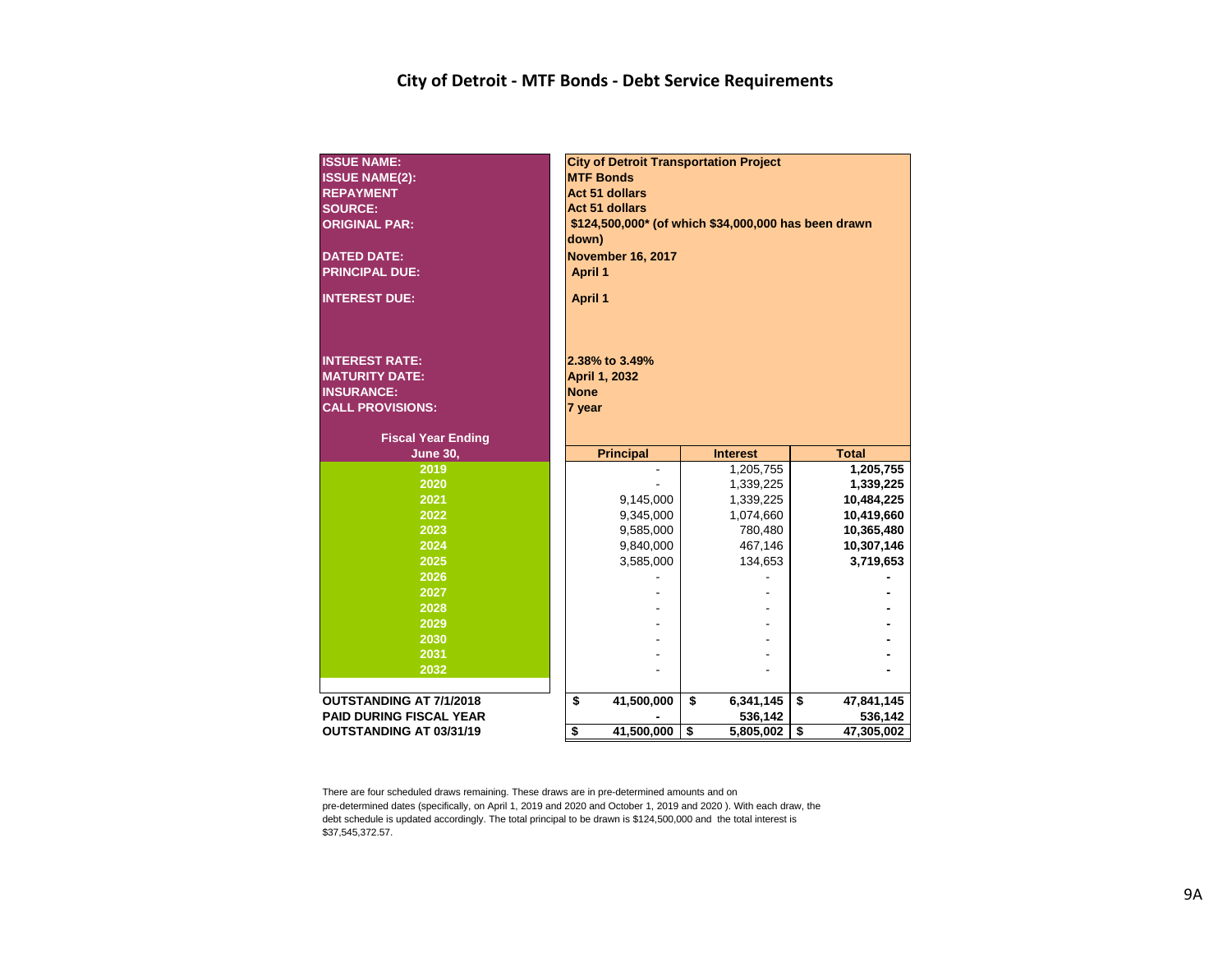| <b>ISSUE NAME:</b>                           | <b>Mexicantown Welcome Center</b> |                    |                 |                              | <b>Book Cadillac Project Note 2</b> |              |         |    |              |  |  |  |
|----------------------------------------------|-----------------------------------|--------------------|-----------------|------------------------------|-------------------------------------|--------------|---------|----|--------------|--|--|--|
|                                              | <b>HUD 108 Note</b>               |                    |                 |                              | <b>HUD 108 Note</b>                 |              |         |    |              |  |  |  |
| <b>REPAYMENT SOURCE:</b>                     | <b>Section 108 Loan Guaranty</b>  |                    |                 |                              | <b>Section 108 Loan Guaranty</b>    |              |         |    |              |  |  |  |
|                                              | <b>Block Grant Funds</b>          |                    |                 |                              | <b>Block Grant Funds</b>            |              |         |    |              |  |  |  |
| <b>PURPOSE:</b>                              | <b>New Monev</b>                  |                    |                 |                              | <b>New Monev</b>                    |              |         |    |              |  |  |  |
| <b>ORIGINAL PAR:</b>                         | \$7,789,000                       |                    |                 |                              | \$10,700,000                        |              |         |    |              |  |  |  |
| <b>DATED DATE:</b>                           | March 26, 2019 (Refunding)        |                    |                 |                              | March 26, 2019 (Refunding)          |              |         |    |              |  |  |  |
| <b>PRINCIPAL DUE:</b>                        | <b>Annual: August</b>             |                    |                 |                              | <b>Annual: August</b>               |              |         |    |              |  |  |  |
| <b>INTEREST DUE:</b>                         |                                   |                    |                 |                              |                                     |              |         |    |              |  |  |  |
|                                              | Semi Annual: August/February      |                    |                 |                              | Semi Annual: August/February        |              |         |    |              |  |  |  |
| <b>INTEREST RATE:</b>                        | 5.09% to 5.70%                    |                    |                 |                              | 4.33% to 5.38%                      |              |         |    |              |  |  |  |
| <b>MATURITY DATE:</b>                        | <b>August 1, 2024</b>             |                    |                 |                              | <b>August 1, 2024</b>               |              |         |    |              |  |  |  |
| <b>INSURANCE:</b>                            | <b>Noninsured</b>                 |                    |                 |                              | <b>Noninsured</b>                   |              |         |    |              |  |  |  |
| <b>CALL PROVISIONS:</b>                      | <b>None</b>                       |                    |                 |                              | <b>None</b>                         |              |         |    |              |  |  |  |
|                                              | <b>Principal</b>                  | <b>Interest</b>    | <b>Total</b>    |                              | <b>Principal</b>                    | Interest     |         |    | <b>Total</b> |  |  |  |
|                                              |                                   |                    |                 |                              |                                     |              |         |    |              |  |  |  |
| <b>Fiscal Year Ending</b><br><b>June 30,</b> |                                   |                    |                 |                              |                                     |              |         |    |              |  |  |  |
| 2019                                         |                                   | 94,285             | 94,285          |                              |                                     |              | 246,984 |    | 246,984      |  |  |  |
| 2020                                         | 270.000                           | 30,474             | 300,474         |                              | 716,000                             |              | 88,306  |    | 804,306      |  |  |  |
| 2021                                         | 280,000                           | 29,852             | 309,852         |                              | 716,000                             |              | 88,406  |    | 804,406      |  |  |  |
| 2022                                         | 280,000                           | 22,684             | 302,684         | 786,076<br>716,000<br>70,076 |                                     |              |         |    |              |  |  |  |
| 2023                                         | 350,000                           | 14,629             | 364,629         |                              | 716,000                             |              | 51,758  |    | 767,758      |  |  |  |
| 2024                                         | 360,000                           | 5,459              | 365,459         |                              | 716,000                             |              | 33,267  |    | 749,267      |  |  |  |
| 2025                                         | 28,000                            | 374                | 28,374          |                              | 716,000                             |              | 14,343  |    | 730,343      |  |  |  |
| 2026                                         |                                   |                    |                 |                              | 175,000                             |              | 2,396   |    | 177,396      |  |  |  |
| 2027                                         |                                   |                    |                 |                              |                                     |              |         |    |              |  |  |  |
| 2028                                         |                                   |                    |                 |                              |                                     |              |         |    |              |  |  |  |
| 2029                                         |                                   |                    |                 |                              |                                     |              |         |    |              |  |  |  |
| 2030<br>2031                                 |                                   |                    |                 |                              |                                     |              |         |    |              |  |  |  |
| 2032                                         |                                   |                    |                 |                              |                                     |              |         |    |              |  |  |  |
|                                              |                                   |                    |                 |                              |                                     |              |         |    |              |  |  |  |
| <b>OUTSTANDING AT 7/1/2018</b>               | \$<br>1,568,000                   | \$<br>197,758      | \$<br>1,765,758 |                              | \$<br>4,471,000                     | \$           | 595,535 | \$ | 5,066,535    |  |  |  |
| <b>PAID DURING FISCAL YEAR</b>               |                                   | 48,183             | 48,183          |                              |                                     |              | 113,649 |    | 113,649      |  |  |  |
| <b>OUTSTANDING AT 03/31/19</b>               | \$<br>1,568,000                   | \$<br>$149,575$ \$ | 1,717,575       |                              | \$<br>4.471.000                     | $\mathbf{s}$ | 481.887 | \$ | 4,952,887    |  |  |  |

Note: The following six HUD 108 Notes were refinanced on March 26, 2019, at a present value savings of approximately \$2.4 million: Mexicantown Welcome Center, Book Cadillac Project Note 2, Garfield II Project Note 1, Garfield II Project Note 2, Fort Shelby, and Woodward Garden Project 1. For these loans, the interest paid during the fiscal year includes the 8-1-18 and 2-1-19 semi-annual interest payments and the 3-26-19 accrued interest payment.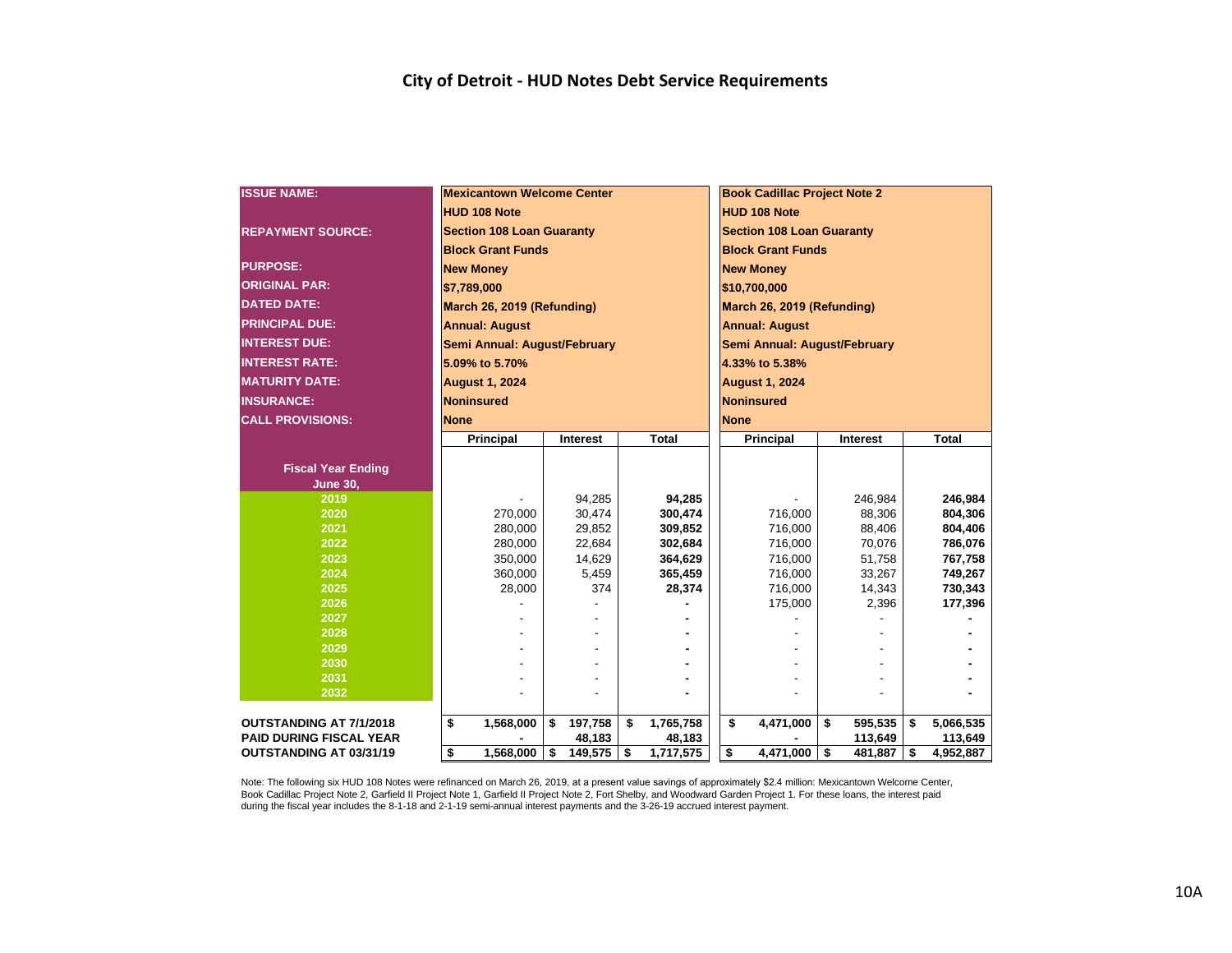#### **City of Detroit - HUD Notes Debt Service Requirements**

| <b>ISSUE NAME:</b>             | <b>Garfield II Project Note 1</b> |                     |                                 | <b>Garfield II Project Note 2</b> |                         |                        | <b>Garfield II Project Note 3</b> |                         |                     |  |  |  |
|--------------------------------|-----------------------------------|---------------------|---------------------------------|-----------------------------------|-------------------------|------------------------|-----------------------------------|-------------------------|---------------------|--|--|--|
|                                | <b>HUD 108 Note</b>               |                     |                                 | <b>HUD 108 Note</b>               |                         |                        | <b>HUD 108 Note</b>               |                         |                     |  |  |  |
| <b>REPAYMENT SOURCE:</b>       | <b>Section 108 Loan Guaranty</b>  |                     |                                 | <b>Section 108 Loan Guaranty</b>  |                         |                        | <b>Section 108 Loan Guaranty</b>  |                         |                     |  |  |  |
|                                | <b>Block Grant Funds</b>          |                     |                                 | <b>Block Grant Funds</b>          |                         |                        | <b>Block Grant Funds</b>          |                         |                     |  |  |  |
| <b>PURPOSE:</b>                | <b>New Monev</b>                  |                     |                                 | <b>New Monev</b>                  |                         |                        | <b>New Money</b>                  |                         |                     |  |  |  |
| <b>ORIGINAL PAR:</b>           | \$6,522,000                       |                     |                                 | \$2,058,000                       |                         |                        | \$1,393,000                       |                         |                     |  |  |  |
| <b>DATED DATE:</b>             | March 26, 2019 (Refunding)        |                     |                                 | March 26, 2019 (Refunding)        |                         |                        | May 28, 2015 (Refunding)          |                         |                     |  |  |  |
| <b>PRINCIPAL DUE:</b>          | <b>Annual: August</b>             |                     |                                 | <b>Annual: August</b>             |                         |                        | <b>Annual: August</b>             |                         |                     |  |  |  |
| <b>INTEREST DUE:</b>           | Semi Annual: August/February      |                     |                                 | Semi Annual: August/February      |                         |                        | Semi Annual: August/February      |                         |                     |  |  |  |
| <b>INTEREST RATE:</b>          | 4.33% to 5.30%                    |                     |                                 | 5.09% to 5.77%                    |                         |                        | .28% to 3.35%                     |                         |                     |  |  |  |
| <b>MATURITY DATE:</b>          | <b>August 1, 2025</b>             |                     |                                 | <b>August 1, 2026</b>             |                         |                        | <b>August 1, 2029</b>             |                         |                     |  |  |  |
| <b>INSURANCE:</b>              | Noninsured                        |                     |                                 | <b>Noninsured</b>                 |                         |                        | <b>Noninsured</b>                 |                         |                     |  |  |  |
| <b>CALL PROVISIONS:</b>        | <b>None</b>                       |                     |                                 | <b>None</b>                       |                         |                        | <b>None</b>                       |                         |                     |  |  |  |
|                                | Principal                         | Interest            | <b>Total</b>                    | <b>Principal</b>                  | Interest                | <b>Total</b>           | <b>Principal</b>                  | <b>Interest</b>         | <b>Total</b>        |  |  |  |
|                                |                                   |                     |                                 |                                   |                         |                        |                                   |                         |                     |  |  |  |
| <b>Fiscal Year Ending</b>      |                                   |                     |                                 |                                   |                         |                        |                                   |                         |                     |  |  |  |
| <b>June 30,</b>                |                                   |                     |                                 |                                   |                         |                        |                                   |                         |                     |  |  |  |
| 2019                           |                                   | 283,211             | 283,211                         | 100,000                           | 104,094                 | 204,094                | 90,000                            | 29,400                  | 119,400             |  |  |  |
| 2020<br>2021                   | 480,000<br>520,000                | 105,783<br>114,104  | 585,783<br>634,104              | 110,000<br>120,000                | 36,196<br>40,341        | 146,196<br>160,341     | 90,000<br>95,000                  | 27,955<br>26,169        | 117,955<br>121,169  |  |  |  |
| 2022                           | 620,000                           | 99,507              | 719,507                         | 130,000                           | 37,141                  | 167,141                | 95,000                            | 24,112                  | 119,112             |  |  |  |
| 2023                           | 720,000                           | 82,370              | 802,370                         | 140,000                           | 33,688                  | 173,688                | 100,000                           | 21,771                  | 121,771             |  |  |  |
| 2024                           | 780,000                           | 62,991              | 842,991                         | 150,000                           | 29,941                  | 179,941                | 100,000                           | 19,146                  | 119,146             |  |  |  |
| 2025                           | 950,000                           | 40,108              | 990,108                         | 240,000                           | 24,776                  | 264,776                | 100.000                           | 16,321                  | 116,321             |  |  |  |
| 2026                           | 1,002,000                         | 13,717              | 1,015,717                       | 320,000                           | 17,194                  | 337,194                | 100,000                           | 13,421                  | 113,421             |  |  |  |
| 2027                           |                                   |                     |                                 | 448,000                           | 6,406                   | 454,406                | 100,000                           | 10,396                  | 110,396             |  |  |  |
| 2028                           |                                   |                     |                                 |                                   |                         |                        | 100,000                           | 7,271                   | 107,271             |  |  |  |
| 2029                           |                                   |                     |                                 |                                   |                         |                        | 100,000                           | 4,071                   | 104,071             |  |  |  |
| 2030                           |                                   |                     |                                 |                                   |                         |                        | 73,000                            | 1,223                   | 74,223              |  |  |  |
| 2031                           |                                   |                     |                                 |                                   |                         |                        |                                   |                         |                     |  |  |  |
| 2032                           |                                   |                     |                                 |                                   |                         |                        |                                   |                         |                     |  |  |  |
| <b>OUTSTANDING AT 7/1/2018</b> | \$                                | 801,790             |                                 | \$                                |                         |                        | \$<br>1,143,000                   |                         | \$1,344,256         |  |  |  |
| PAID DURING FISCAL YEAR        | 5,072,000                         | <b>S</b><br>140,603 | \$5,873,790                     | 1,758,000<br>100,000              | 329,778<br>\$<br>49,742 | \$2,087,778            | 90,000                            | 201,256<br>\$<br>14,999 | 104,999             |  |  |  |
| OUTSTANDING AT 03/31/19        | 5,072,000<br>\$                   | $\sqrt{3}$          | 140,603<br>661,188 \$ 5,733,188 | \$<br>$1,658,000$ \ \$            | 280,036                 | 149,742<br>\$1,938,036 | \$<br>$1,053,000$ \$              |                         | 186,257 \$1,239,257 |  |  |  |
|                                |                                   |                     |                                 |                                   |                         |                        |                                   |                         |                     |  |  |  |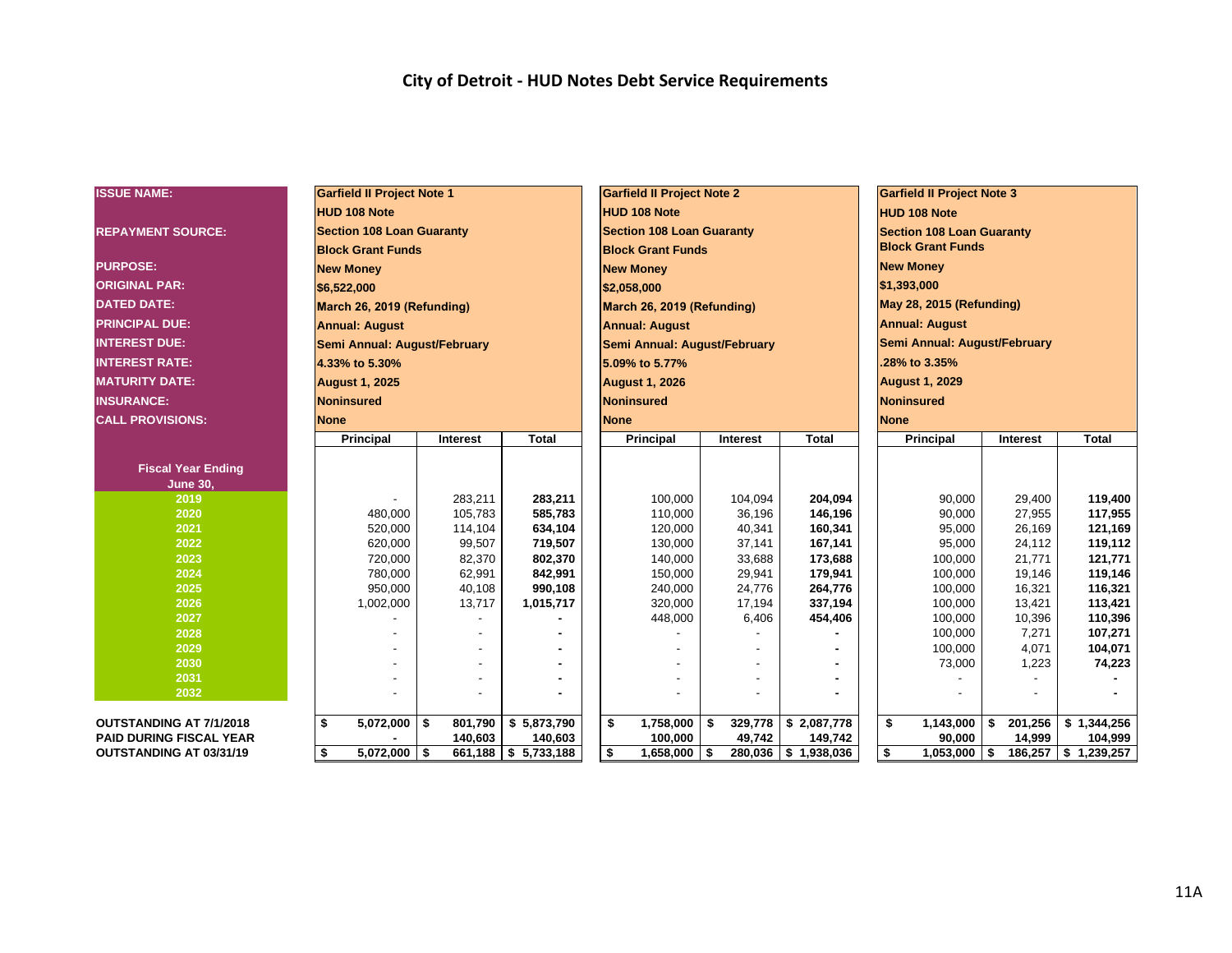#### **City of Detroit - HUD Notes Debt Service Requirements**

| <b>ISSUE NAME:</b>             | <b>Garfield II Project Note 4</b> |                                     |              | <b>Fort Shelby Project</b> |                                  |    |             | <b>Woodward Garden Project 1</b> |                            |                                  |    |          |    |                        |
|--------------------------------|-----------------------------------|-------------------------------------|--------------|----------------------------|----------------------------------|----|-------------|----------------------------------|----------------------------|----------------------------------|----|----------|----|------------------------|
|                                | <b>HUD 108 Note</b>               |                                     |              |                            | <b>HUD 108 Note</b>              |    |             |                                  |                            | <b>HUD 108 Note</b>              |    |          |    |                        |
| <b>REPAYMENT SOURCE:</b>       | <b>Section 108 Loan Guaranty</b>  |                                     |              |                            | <b>Section 108 Loan Guaranty</b> |    |             |                                  |                            | <b>Section 108 Loan Guaranty</b> |    |          |    |                        |
|                                | <b>Block Grant Funds</b>          |                                     |              |                            | <b>Block Grant Funds</b>         |    |             |                                  |                            | <b>Block Grant Funds</b>         |    |          |    |                        |
| <b>PURPOSE:</b>                | <b>New Money</b>                  |                                     |              |                            | <b>New Money</b>                 |    |             |                                  |                            | <b>New Money</b>                 |    |          |    |                        |
| <b>ORIGINAL PAR:</b>           | \$6,697,000                       |                                     |              |                            | \$18,700,000                     |    |             |                                  | \$7,050,000                |                                  |    |          |    |                        |
| <b>DATED DATE:</b>             |                                   | May 28, 2015 (Refunding)            |              |                            |                                  |    |             |                                  | March 26, 2019 (Refunding) |                                  |    |          |    |                        |
| <b>PRINCIPAL DUE:</b>          |                                   |                                     |              |                            | March 26, 2019 (Refunding)       |    |             |                                  |                            |                                  |    |          |    |                        |
|                                | <b>Annual: August</b>             |                                     |              |                            | <b>Annual: August</b>            |    |             |                                  |                            | <b>Annual: August</b>            |    |          |    |                        |
| <b>INTEREST DUE:</b>           | Semi Annual: August/February      |                                     |              |                            | Semi Annual: August/February     |    |             |                                  |                            | Semi Annual: August/February     |    |          |    |                        |
| <b>INTEREST RATE:</b>          | 93% to 3.35%                      |                                     |              |                            | 4.33% to 5.34%                   |    |             |                                  |                            | 4.48% to 5.05%                   |    |          |    |                        |
| <b>MATURITY DATE:</b>          | <b>August 1, 2029</b>             |                                     |              |                            | <b>August 1, 2026</b>            |    |             |                                  | <b>August 1, 2021</b>      |                                  |    |          |    |                        |
| <b>INSURANCE:</b>              | Noninsured                        |                                     |              |                            | <b>Noninsured</b>                |    |             |                                  | <b>Noninsured</b>          |                                  |    |          |    |                        |
| <b>CALL PROVISIONS:</b>        | <b>None</b>                       |                                     |              |                            | <b>None</b>                      |    | <b>None</b> |                                  |                            |                                  |    |          |    |                        |
|                                | Principal                         | Interest                            | <b>Total</b> |                            | Principal                        |    | Interest    | <b>Total</b>                     |                            | <b>Principal</b>                 |    | Interest |    | <b>Total</b>           |
|                                |                                   |                                     |              |                            |                                  |    |             |                                  |                            |                                  |    |          |    |                        |
| <b>Fiscal Year Ending</b>      |                                   |                                     |              |                            |                                  |    |             |                                  |                            |                                  |    |          |    |                        |
| <b>June 30,</b><br>2019        | 160,000                           | 196,541                             | 356,541      |                            | 1,250,000                        |    | 728,892     | 1,978,892                        |                            | 1,150,000                        |    | 174,264  |    | 1,324,264              |
| 2020                           | 184,000                           | 193,747                             | 377,747      |                            | 1,250,000                        |    | 263,247     | 1,513,247                        |                            | 1,200,000                        |    | 43,731   |    | 1,243,731              |
| 2021                           | 190,000                           | 190,137                             | 380,137      |                            | 1,250,000                        |    | 286,943     | 1,536,943                        |                            | 1,250,000                        |    | 23,648   |    | 1,273,648              |
| 2022                           | 200,000                           | 185,906                             | 385,906      |                            | 1,500,000                        |    | 248,730     | 1,748,730                        |                            | 300,000                          |    | 3,855    |    | 303,855                |
| 2023                           | 220,000                           | 180,861                             | 400,861      |                            | 1,500,000                        |    | 210,353     | 1,710,353                        |                            |                                  |    |          |    |                        |
| 2024                           | 230,000                           | 174,946                             | 404,946      |                            | 1,500,000                        |    | 171,615     | 1,671,615                        |                            |                                  |    |          |    |                        |
| 2025                           | 260,000                           | 168,021                             | 428,021      |                            | 1,500,000                        |    | 131,970     | 1,631,970                        |                            |                                  |    |          |    |                        |
| 2026                           | 400,000                           | 158,416                             | 558,416      |                            | 2,000,000                        |    | 84,580      | 2,084,580                        |                            |                                  |    |          |    |                        |
| 2027                           | 600,000                           | 143,216                             | 743,216      |                            | 2,000,000                        |    | 28,600      | 2,028,600                        |                            |                                  |    |          |    |                        |
| 2028                           | 900,000                           | 119,741                             | 1,019,741    |                            |                                  |    |             |                                  |                            |                                  |    |          |    |                        |
| 2029                           | 1,400,000                         | 82,816                              | 1,482,816    |                            |                                  |    |             |                                  |                            |                                  |    |          |    |                        |
| 2030                           | 1,793,000                         | 30,033                              | 1,823,033    |                            |                                  |    |             |                                  |                            |                                  |    |          |    |                        |
| 2031                           |                                   |                                     |              |                            |                                  |    |             |                                  |                            |                                  |    |          |    |                        |
| 2032                           |                                   |                                     |              |                            |                                  |    |             |                                  |                            |                                  |    |          |    |                        |
| OUTSTANDING AT 7/1/2018        | \$<br>6,537,000                   | \$1,824,376                         | \$8,361,376  |                            | \$<br>13,750,000                 | \$ | 2,154,929   | \$15,904,929                     | \$                         | 3,900,000                        | \$ | 245,498  | \$ | 4,145,498              |
| <b>PAID DURING FISCAL YEAR</b> | 160,000                           | 98,802                              | 258,802      |                            | 1,250,000                        |    | 351,363     | 1,601,363                        |                            | 1,150,000                        |    | 94,360   |    | 1,244,360              |
| <b>OUTSTANDING AT 03/31/19</b> | \$                                | 6,377,000 \$ 1,725,574 \$ 8,102,574 |              |                            | \$<br>$12,500,000$ \$            |    |             | 1,803,566   \$ 14,303,566        | \$                         | $2,750,000$ \$                   |    |          |    | $151,138$ \$ 2,901,138 |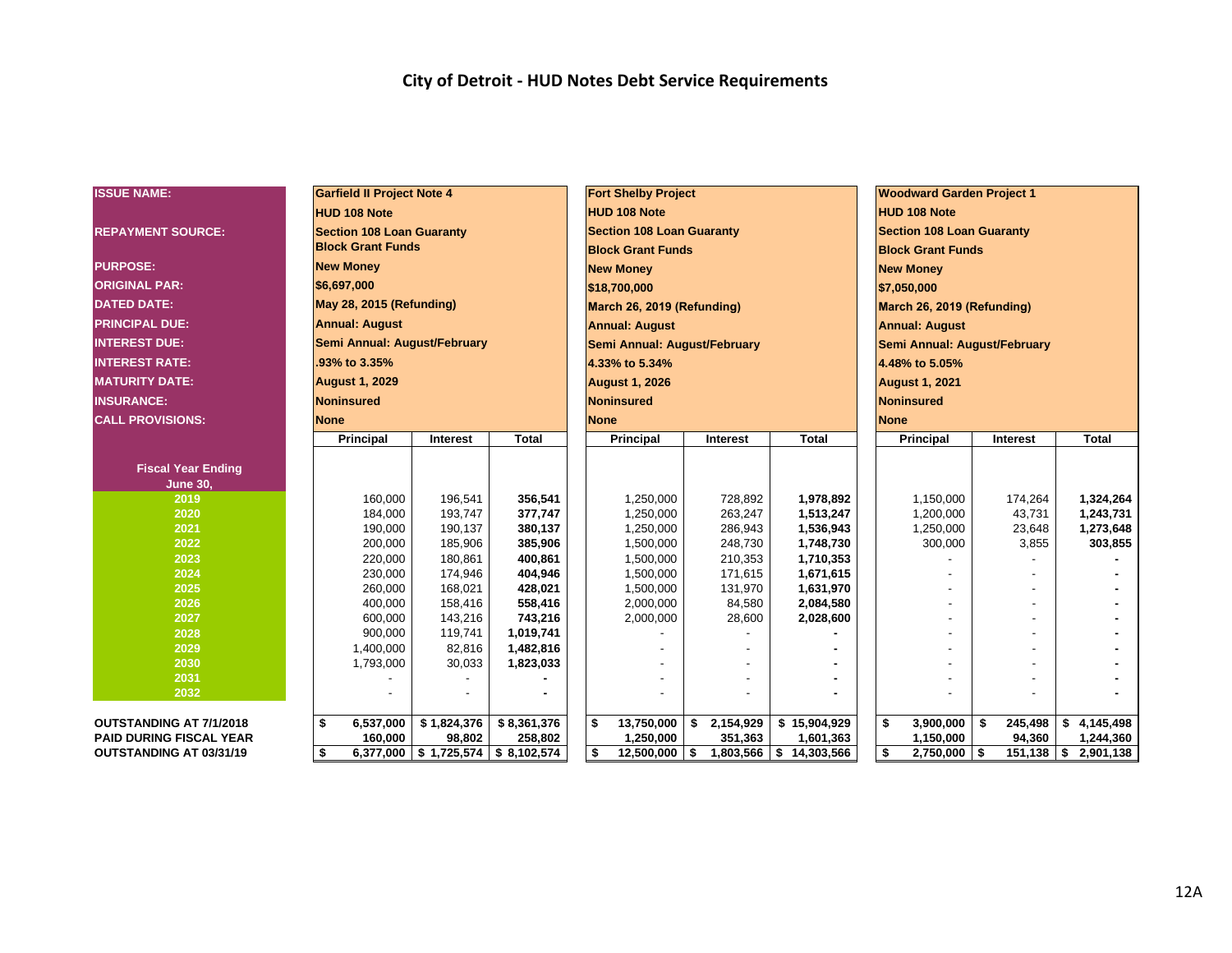#### **City of Detroit - HUD Notes Debt Service Requirements**

| <b>ISSUE NAME:</b>             | <b>Woodward Garden Project 2</b> |                                       |              | <b>Woodward Garden Project 3</b> |                                                     |              |                  |                   |                        |  |  |
|--------------------------------|----------------------------------|---------------------------------------|--------------|----------------------------------|-----------------------------------------------------|--------------|------------------|-------------------|------------------------|--|--|
|                                | <b>HUD 108 Note</b>              |                                       |              | <b>HUD 108 Note</b>              |                                                     |              |                  |                   |                        |  |  |
| <b>REPAYMENT SOURCE:</b>       | <b>Section 108 Loan Guaranty</b> |                                       |              | <b>Section 108 Loan Guaranty</b> |                                                     |              |                  |                   |                        |  |  |
|                                | <b>Block Grant Funds</b>         |                                       |              | <b>Block Grant Funds</b>         |                                                     |              |                  |                   |                        |  |  |
| <b>PURPOSE:</b>                | <b>New Money</b>                 |                                       |              | <b>New Money</b>                 |                                                     |              |                  |                   |                        |  |  |
| <b>ORIGINAL PAR:</b>           | \$6,197,000                      |                                       |              | \$5,753,000                      |                                                     |              |                  |                   |                        |  |  |
| <b>DATED DATE:</b>             | June 12, 2008                    |                                       |              | May 28, 2015 (Refunding)         |                                                     |              | <b>ALL</b>       |                   |                        |  |  |
| <b>PRINCIPAL DUE:</b>          | <b>Annual: August</b>            |                                       |              | <b>Annual: August</b>            |                                                     |              |                  |                   |                        |  |  |
| <b>INTEREST DUE:</b>           | Semi Annual: August/February     |                                       |              | Semi Annual: August/February     |                                                     |              |                  |                   |                        |  |  |
| <b>INTEREST RATE:</b>          | 2.66% to 4.35%                   |                                       |              | .83% to 3.55%                    |                                                     |              |                  |                   |                        |  |  |
| <b>MATURITY DATE:</b>          | <b>August 1, 2028</b>            |                                       |              | <b>August 1, 2031</b>            |                                                     |              |                  |                   |                        |  |  |
| <b>INSURANCE:</b>              | <b>Noninsured</b>                |                                       |              | Noninsured                       |                                                     |              |                  |                   |                        |  |  |
| <b>CALL PROVISIONS:</b>        | <b>None</b>                      |                                       |              | <b>None</b>                      |                                                     |              |                  |                   |                        |  |  |
|                                |                                  |                                       | <b>Total</b> |                                  |                                                     | <b>Total</b> |                  |                   | <b>Total</b>           |  |  |
|                                | <b>Principal</b>                 | Interest                              |              | Principal                        | Interest                                            |              | Principal        | Interest          |                        |  |  |
| <b>Fiscal Year Ending</b>      |                                  |                                       |              |                                  |                                                     |              |                  |                   |                        |  |  |
| <b>June 30,</b>                |                                  |                                       |              |                                  |                                                     |              |                  |                   |                        |  |  |
| 2019                           | 106,000                          | 251,694                               | 357,694      | 267,000                          | 149,036                                             | 416,036      | \$<br>3,123,000  | l \$<br>2,258,401 | 5,381,401              |  |  |
| 2020                           | 120,000                          | 248,060                               | 368,060      | 281,000                          | 144,619                                             | 425,619      | \$<br>4,701,000  | l \$<br>1,182,118 | 5,883,118              |  |  |
| 2021                           | 148,000                          | 243,542                               | 391,542      | 295,000                          | 139,057                                             | 434,057      | \$<br>4,864,000  | \$<br>1,182,197   | 6,046,197              |  |  |
| 2022                           | 170,000                          | 237,833                               | 407,833      | 310,000                          | 132,494                                             | 442,494      | \$<br>4,321,000  | l \$<br>1,062,338 | 5,383,338              |  |  |
| 2023                           | 200,000                          | 230,833                               | 430,833      | 325,000                          | 124,870                                             | 449,870      | \$<br>4,271,000  | 951,131<br>l \$   | 5,222,131              |  |  |
| 2024                           | 300,000                          | 221,108                               | 521,108      | 342,000                          | 116,101                                             | 458,101      | \$<br>4,478,000  | 834,573<br>l \$   | 5,312,573              |  |  |
| 2025                           | 400,000                          | 207,153                               | 607,153      | 359,000                          | 106.197                                             | 465,197      | \$<br>4,553,000  | -\$<br>709,261    | 5,262,261              |  |  |
| 2026                           | 650,000                          | 185,670                               | 835,670      | 377,000                          | 95,521                                              | 472,521      | \$<br>5,024,000  | 570,914<br>-\$    | 5,594,914              |  |  |
| 2027                           | 1,100,000                        | 149,093                               | 1,249,093    | 396,000                          | 83,822                                              | 479,822      | \$<br>4,644,000  | -\$<br>421,532    | 5,065,532              |  |  |
| 2028                           | 1,360,000                        | 96,834                                | 1,456,834    | 417,000                          | 71,116                                              | 488,116      | \$<br>2,777,000  | \$<br>294,961     | 3,071,961              |  |  |
| 2029                           | 1,557,000                        | 33,865                                | 1,590,865    | 438,000                          | 57,431                                              | 495,431      | \$<br>3,495,000  | -\$<br>178,182    | 3,673,182              |  |  |
| 2030                           |                                  |                                       |              | 460,000                          | 42,609                                              | 502,609      | \$<br>2,326,000  | -\$<br>73,865     | 2,399,865              |  |  |
| 2031                           |                                  |                                       |              | 483,000                          | 26,451                                              | 509,451      | \$<br>483,000    | l \$<br>26,451    | 509,451                |  |  |
| 2032                           |                                  |                                       |              | 507,000                          | 8,999                                               | 515,999      | \$<br>507,000    | l \$<br>8,999     | 515,999                |  |  |
| <b>OUTSTANDING AT 7/1/2018</b> | \$<br>6,111,000                  | \$2,105,681                           | \$8,216,681  | 5,257,000<br>\$                  | \$1,298,323                                         | \$6,555,323  | 49,567,000<br>\$ | 9,754,924<br>\$   | 59,321,924<br>\$       |  |  |
| <b>PAID DURING FISCAL YEAR</b> | 106,000                          | 126,674                               | 232,674      | 267.000                          | 75,406                                              | 342,406      | 3,123,000        | 1,113,779         | 4,236,779              |  |  |
| <b>OUTSTANDING AT 03/31/19</b> | \$                               | $6,005,000$ \$ 1,979,008 \$ 7,984,008 |              | \$                               | 4,990,000 $\vert$ \$ 1,222,917 $\vert$ \$ 6,212,917 |              | \$<br>46,444,000 | l \$<br>8,641,145 | <b>S</b><br>55,085,145 |  |  |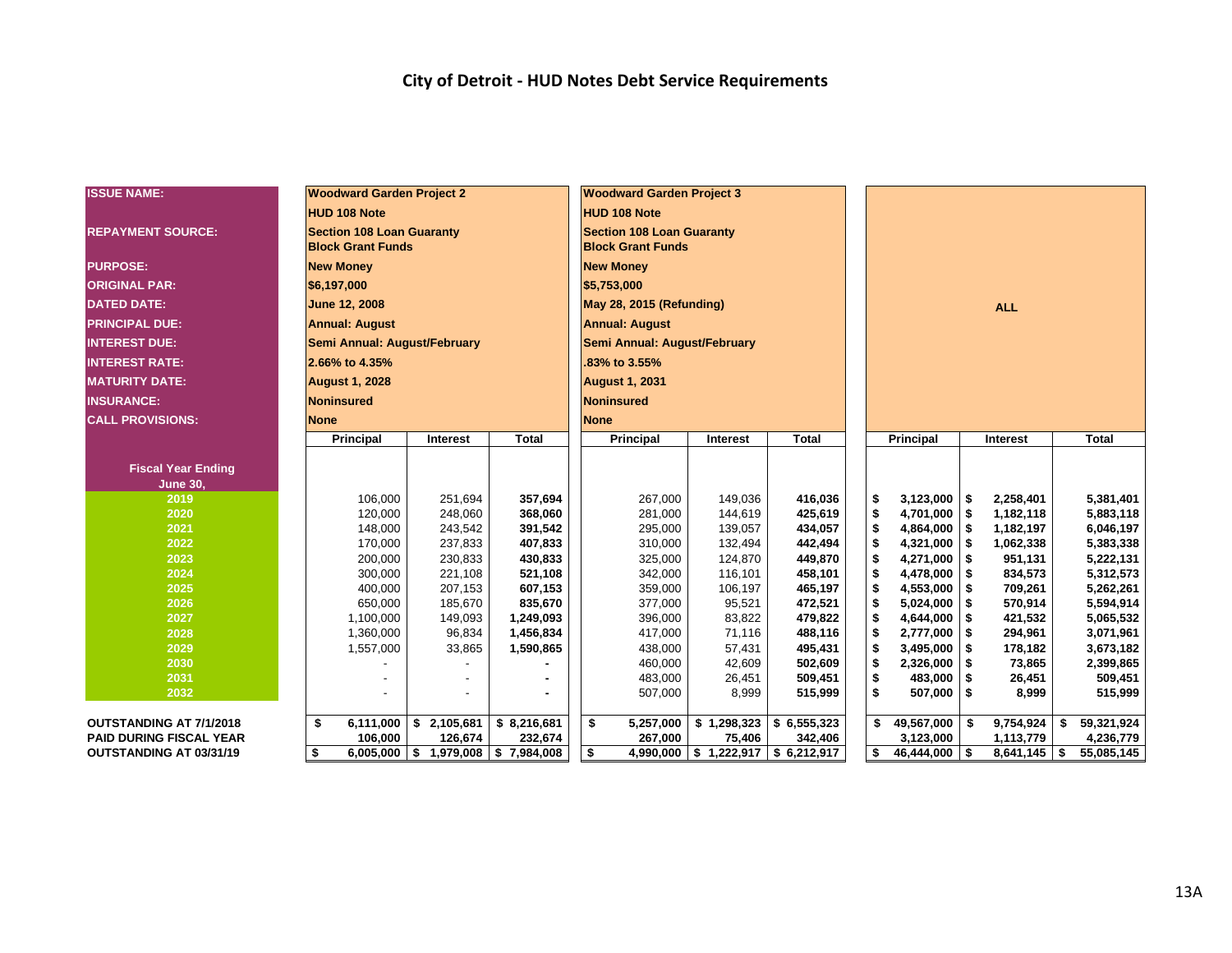#### **City of Detroit - UTGO Debt Service Requirements Summary**

| <b>Fiscal Year Ending</b> | <b>UTGO</b>       | 2nd Lien          | 4th Lien           | <b>UTGO</b> |                    |  |  |  |
|---------------------------|-------------------|-------------------|--------------------|-------------|--------------------|--|--|--|
| June 30                   | (stand alone)     | <b>DSA</b>        | <b>DSA</b>         |             | <b>Obligations</b> |  |  |  |
| 2019                      | \$                | \$<br>9,826,251   | \$<br>37, 374, 751 | \$          | 47,201,002         |  |  |  |
| 2020                      | 17,972,500.00     | 9,827,630         | 36,665,687         |             | 64,465,817         |  |  |  |
| 2021                      | 16,912,000.00     | 9,825,710         | 35,919,553         |             | 62,657,263         |  |  |  |
| 2022                      | 10,221,000.00     | 9,824,594         | 27,770,871         |             | 47,816,465         |  |  |  |
| 2023                      | 10,218,000.00     | 9,828,024         | 23,944,817         |             | 43,990,841         |  |  |  |
| 2024                      | 10,219,000.00     | 9,828,621         | 19,200,507         |             | 39,248,128         |  |  |  |
| 2025                      | 10,218,250.00     | 9,826,919         | 10,881,531         |             | 30,926,700         |  |  |  |
| 2026                      | 10,220,250.00     | 9,828,854         | 5,631,115          |             | 25,680,219         |  |  |  |
| 2027                      | 10,219,250.00     | 9,827,125         | 5,629,409          |             | 25,675,784         |  |  |  |
| 2028                      | 10,219,750.00     | 9,824,431         | 5,625,885          |             | 25,670,066         |  |  |  |
| 2029                      | 10,221,000.00     | 9,827,843         |                    |             | 20,048,843         |  |  |  |
| 2030                      | 10,222,250.00     | 9,824,431         |                    |             | 20,046,681         |  |  |  |
| 2031                      | 10,217,750.00     | 9,826,057         |                    |             | 20,043,807         |  |  |  |
| 3032                      | 10,222,000.00     | 9,828,955         |                    |             | 20,050,955         |  |  |  |
| 3033                      | 10,218,750.00     | 9,824,568         |                    |             | 20,043,318         |  |  |  |
| 2034                      | 10,217,500.00     | 9,823,921         |                    |             | 20,041,421         |  |  |  |
| 2035                      | 10,222,250.00     | 9,827,202         |                    |             | 20,049,452         |  |  |  |
| 2036                      | 10,221,750.00     | 9,824,598         |                    |             | 20,046,348         |  |  |  |
| 2037                      | 10,220,250.00     |                   |                    |             | 10,220,250         |  |  |  |
| 2038                      | 10,221,750.00     |                   |                    |             | 10,221,750         |  |  |  |
| Total                     | \$<br>208,625,250 | \$<br>176,875,736 | \$<br>208,644,126  | \$          | 594,145,112        |  |  |  |



**UTGO (stand alone) 2nd Lien DSA 4th Lien DSA**